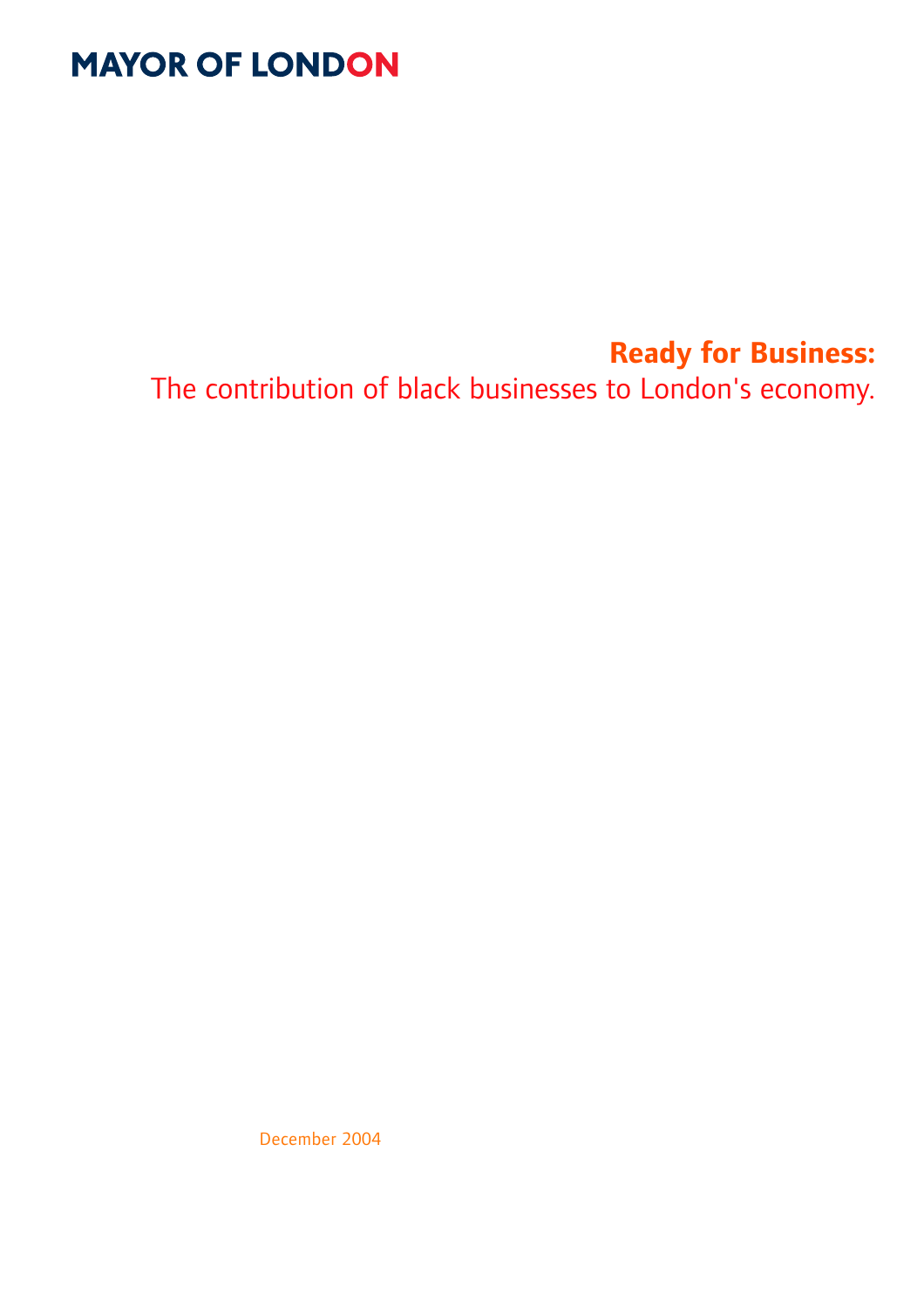# copyright

**Greater London Authority December 2004**

### **Published by**

Greater London Authority City Hall The Queen's Walk London SE1 2AA **www.london.gov.uk** enquiries **020 7983 4000** minicom **020 7983 4458**

ISBN **1 85261 678 4**

# **Cover photograph**

Digital Vision



This document is printed on 75 per cent recycled paper, 25 per cent from sustainable forest management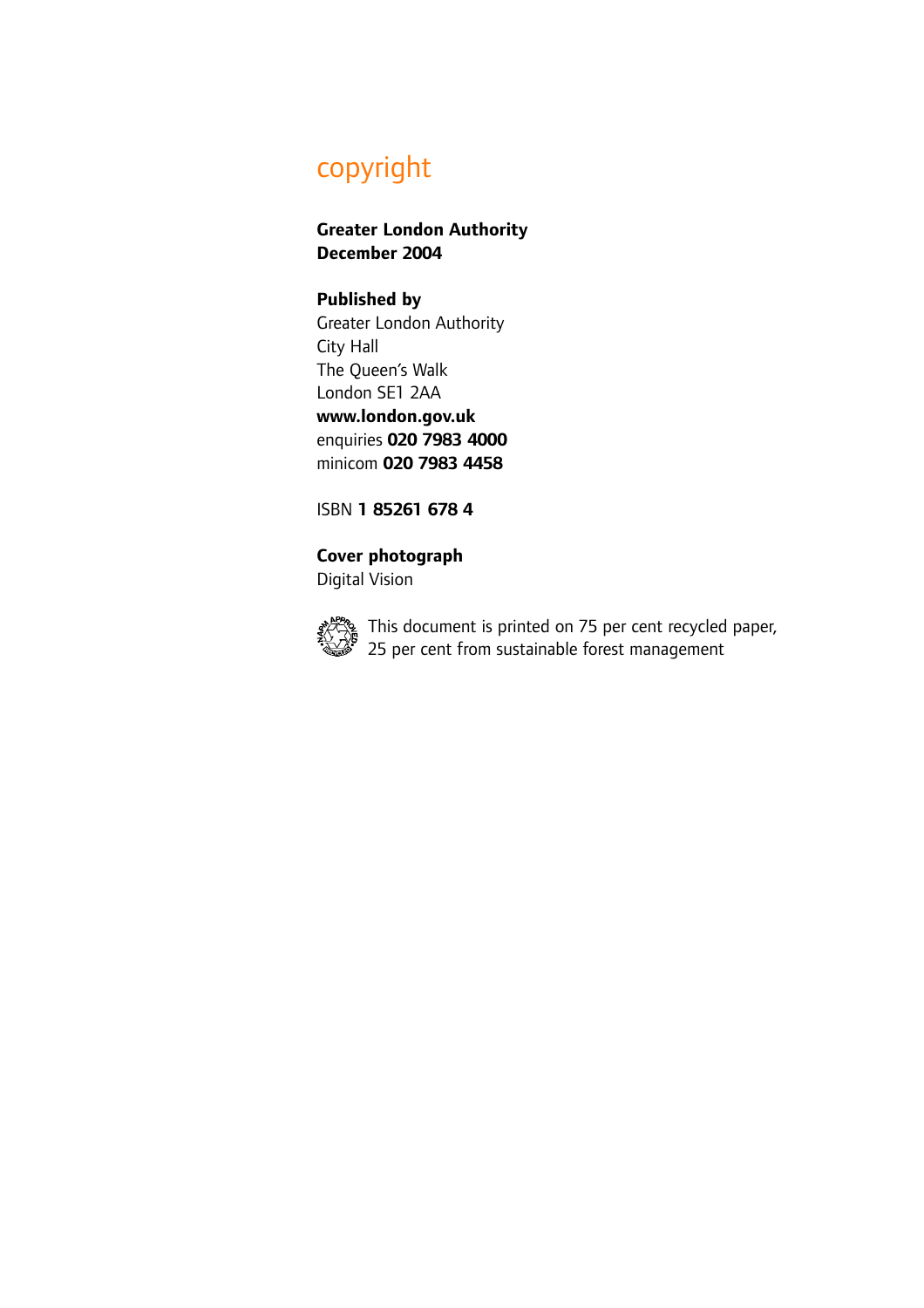## contents

| foreword Mayor of London                                                           | v   |
|------------------------------------------------------------------------------------|-----|
| foreword from Lee Jasper, Director - Equalities and Policing                       |     |
| foreword from Yvonne Thompson Chair, ACBN                                          |     |
| executive summary                                                                  | vii |
| 1. introduction - the black/African and Caribbean<br>community in London's economy | 1   |
| 2. black businesses in London's economy                                            | 5   |
| 4. sectors                                                                         | 13  |
| 5. productivity and profitability                                                  | 15  |
| 6. investment and access to finance                                                | 19  |
| 7. sales and purchasing                                                            | 22  |
| 8. information technology and innovation                                           | 23  |
| 9. business practice and management                                                | 26  |
| conclusion                                                                         | 29  |
| foot notes                                                                         | 30  |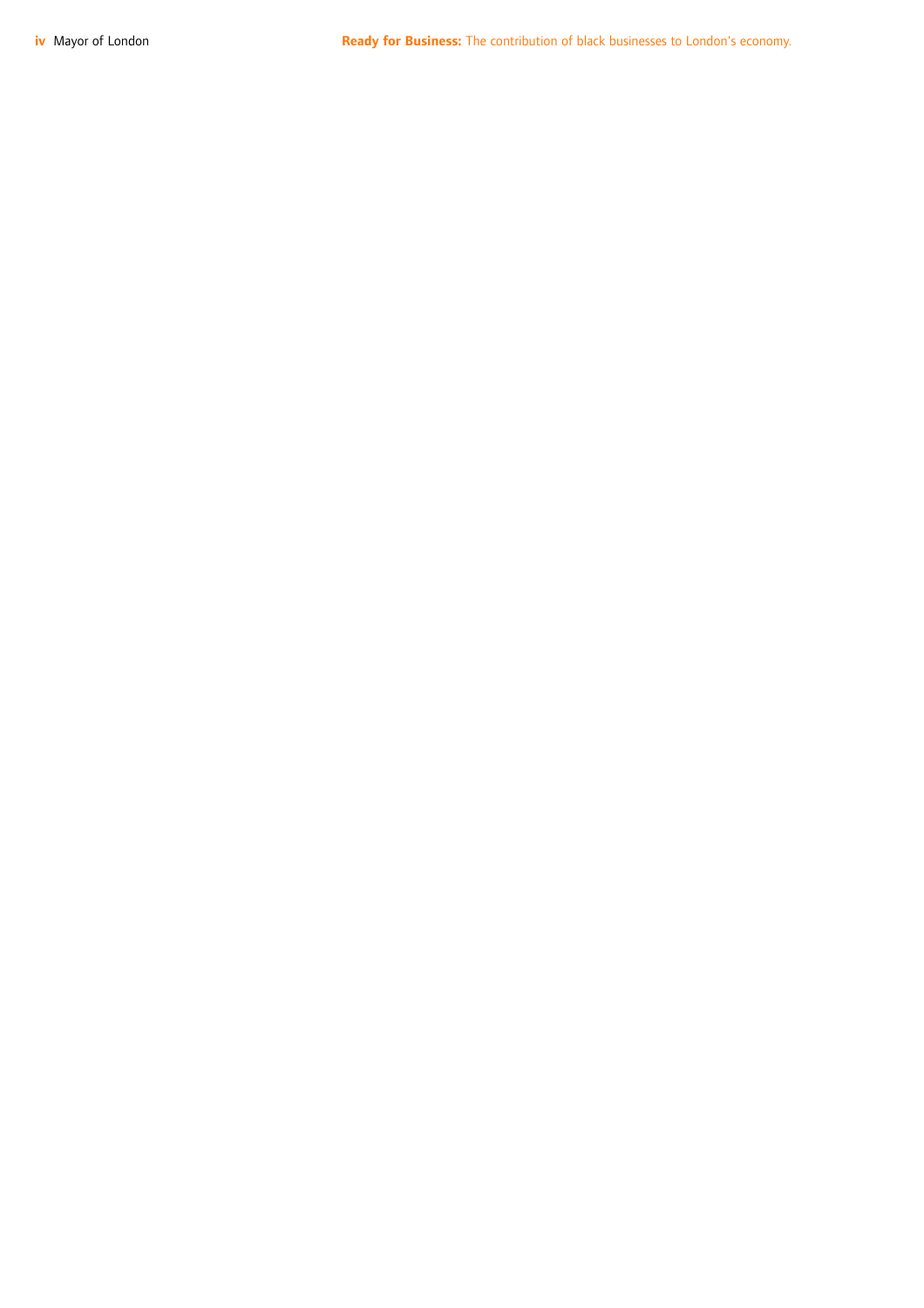## foreword Mayor of London

The contribution of black businesses to London's economy is evidently significant and rapidly growing, which is why I am pleased to be launching this report.

In September 2001, I hosted a reception at the London Chamber of Commerce and Industry supporting the development of an African and Caribbean Business Network (ACBN). The network has now been established and I fully support the continuing progress of the ACBN as a voice for black businesses in London.

As part of my support, GLA Economics have produced this report which examines the economic contribution black businesses make to London's economy. The report highlights the fact black businesses make up 4% of all London's businesses. 25% of black business owners are women higher than most other ethnic groups. black-owned businesses provide over 70,000 jobs and have a total turnover of almost £4.5 billion (and growing).

These facts, and the many more in this report, simply add to the argument that black businesses have an integral role to play in London's business community.

I would like to take this opportunity to thank all those who have contributed to this report and I look forward to continuing my support for black business in London.

len humptons

**Ken Livingstone** Mayor of London



© Liane Harris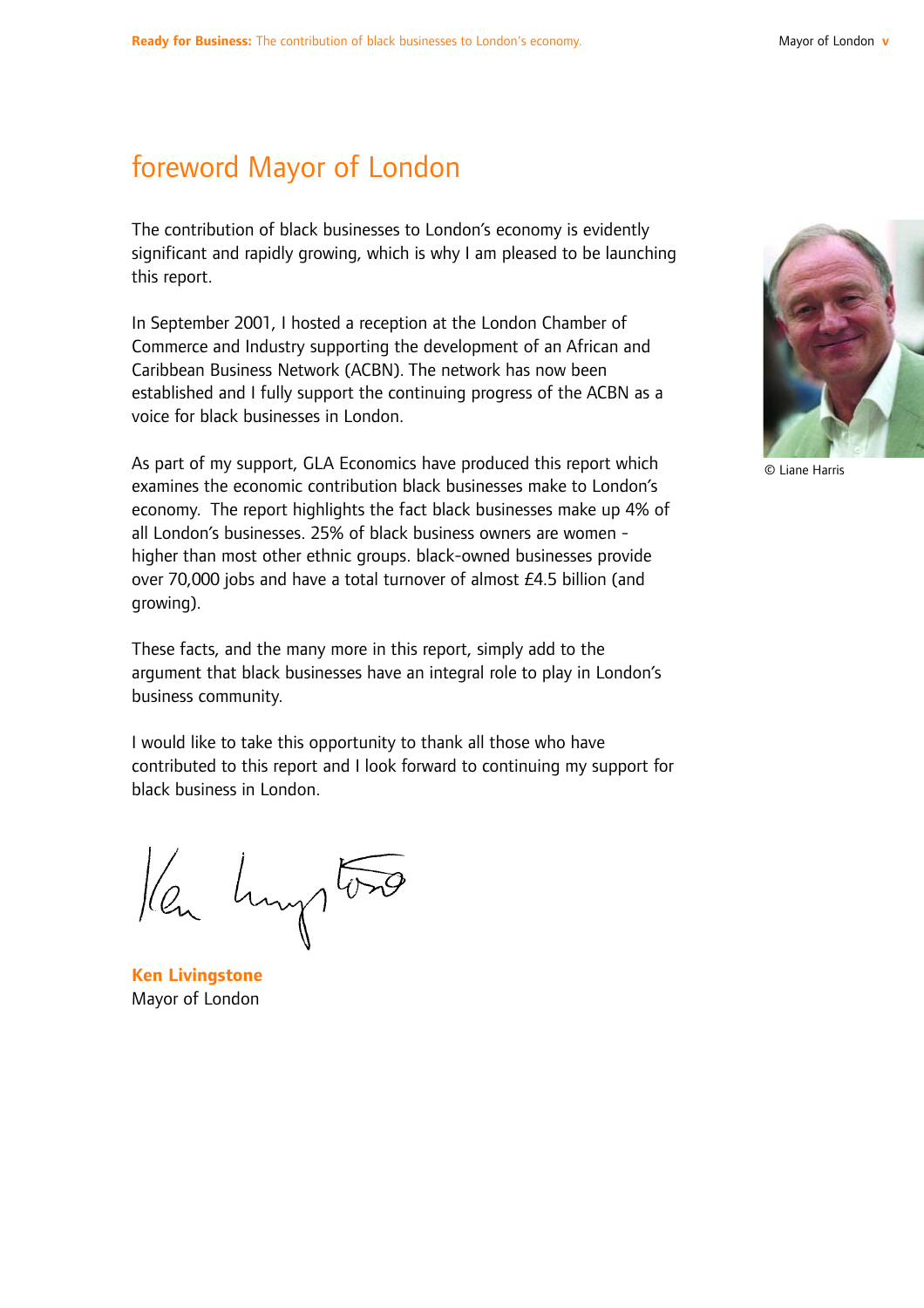

# foreword from Lee Jasper, Director - Equalities and Policing

This report illustrates our continuing commitment to establish the evidence base from which to develop and implement innovative business support, growth and infrastructure programmes for London's African and Caribbean communities.

The profile of African and Caribbean businesses in London clearly demonstrates their potential and opportunity for growth. Their contribution to London's economy is incredibly significant and must not be overlooked. This report demonstrates a clear need for us to increase our knowledge and understanding of this growing entrepreneurial community and to ensure that the right resources and skills are in place to continue building a more complete and accurate picture of African and Caribbean business activity in London.

I would like to extend my thanks to all those who contributed to the development of this report and a special thanks to the African Caribbean Business Network for their invaluable support and vision.

# foreword from Yvonne Thompson Chair, ACBN

I am delighted to be supporting this report on the economic contribution of black businesses to London's economy and I welcome the Mayor's and the GLA's recognition of this fact.

Black-owned businesses are underrepresented in the business population relative to the share of London's population. Black-owned businesses make up 4% of the business population but 12% of the population. Yet despite these challenges, our women are continuing to excel and run sustainable businesses across a wide variety of sectors and industries. And all this despite challenges that cuts across issues of size, culture and historical legacy. Indeed, as chair of the ACBN, I am consistently buoyed by the raw entrepreneurial spirit that is demonstrated by our members.

But there is no room for complacency, and it is with this in mind that the ACBN has set itself the priority of fostering an environment conducive to not only more start-ups, but even more sustainable ones. This can only be achieved through a bespoke business support service, especially designed to meet the unique needs of black businesses. A service that will ensure that African and Caribbean owned businesses can compete successfully on a level playing field. After all, it would be economic suicide to do anything less.

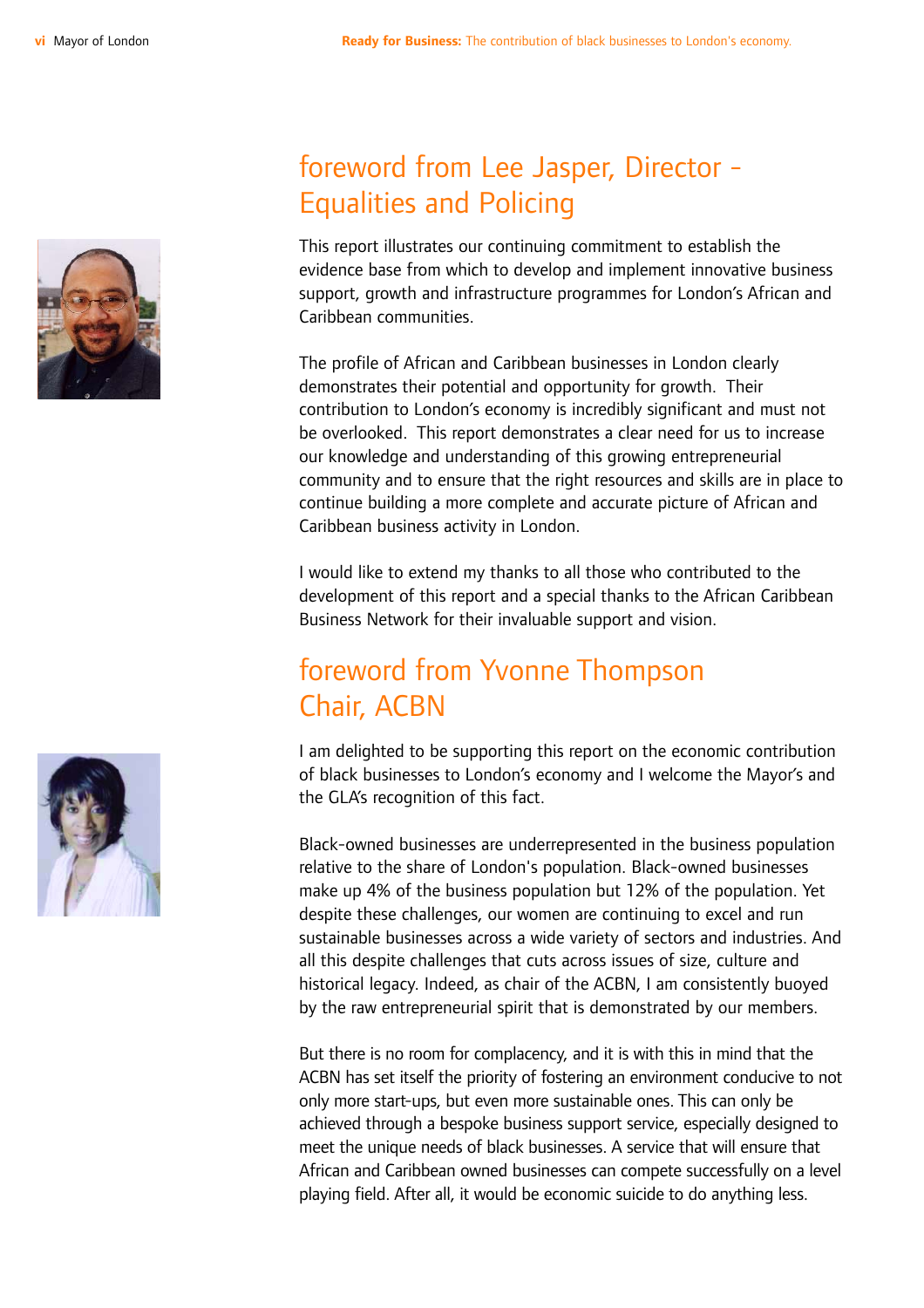## executive summary

- There are over 10,000 black-owned businesses employing one or more staff in London (4 per cent of all London businesses).
- 25 per cent of black business owners are women (compared to 21 per cent for White and 17 per cent of Asian business owners).
- Black-owned businesses are underrepresented compared with the proportion of London's population which is black. Black-owned business comprise 4 per cent of all businesses, but 12 per cent of London's population is black.
- Most black-owned businesses are small (61 per cent have one to four employees, compared to 49 per cent for White-owned firms and 47 per cent for London as a whole)
- Black-owned businesses in London have a total turnover of almost £4.5 billion.
- Black-owned businesses provide around 70,000 jobs (3 per cent of total London employee jobs)
- The two biggest industries for black-owned firms (in terms of number of businesses) are Real Estate, Renting and Business Activities (broadly Business Services) and Wholesale & Retail trade.
- Black businesses seem to have shown great resilience during the recent slowdown.
- Black businesses are innovative they are more than averagely likely to introduce innovations in goods, services or business processes, and significantly more likely than the average to derive substantial benefits from such innovations.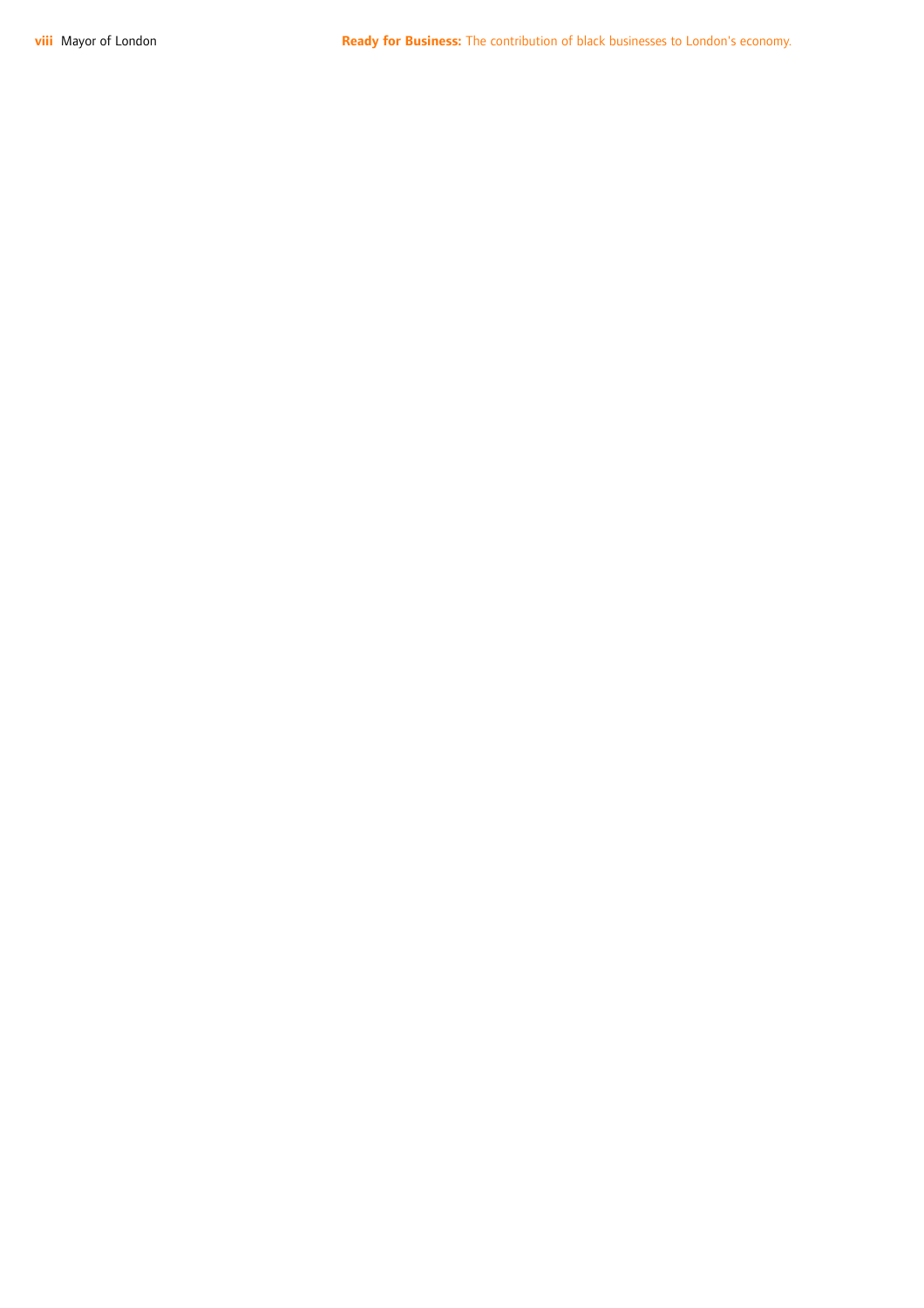# 1. introduction

## The black/African and Caribbean community in London's economy

This report examines data from many different sources on African and Caribbean owned businesses in London to assess the contribution these businesses make to London's economy. It aims to provide an economic overview, characterisation and analysis of black-owned businesses in London. It does not pretend to provide conclusive evidence for why black-owned businesses have the characteristics they do, to draw out in any detail the policy implications, nor to provide practical business advice. However, it is clear that insofar as black-owned businesses are different from other businesses, they will need different forms of policy support. The report recognises that black is a very heterogeneous category. However, the data available unfortunately does not allow much more fine-grained analysis. It is important to remember that the best data available often has relatively small sample sizes and so the results presented in this study should be interpreted with caution especially when the sample is subdivided.

#### **Methodology**

The principal data source for this report is the 2003 London Annual Business Survey. This is the source for all tables and charts in this report where no other source is indicated. This survey commissioned for the first time in 2003 by the London Development Agency (LDA) and Business Link 4 London (BL4L) is a telephone survey of over 4,000 private sector businesses employing at least one person. The achieved sample of over 4,000 businesses makes the London Annual Business Survey the best currently available source on issues of the ethnicity of business owners. The question asked on ethnicity of owners was unprompted and ran as follows 'What ethnic groups would you say that the majority of owners or partners of this business belong to?' Approximately 13 per cent of businesses taking part in the survey did not know or refused to give information about the ethnicity of the owners.

The sample size for black-owned businesses was 107 which is bigger than any other comparable survey containing this information, but is not large enough to permit very detailed analysis e.g. of the sub-categories of black-owned businesses. The sample size issue also means that results for the whole black-owned businesses sample - e.g. total number of businesses, total turnover etc. are associated with much higher levels of statistical confidence than results which subdivide this category - e.g. the distribution of black-owned businesses over industries.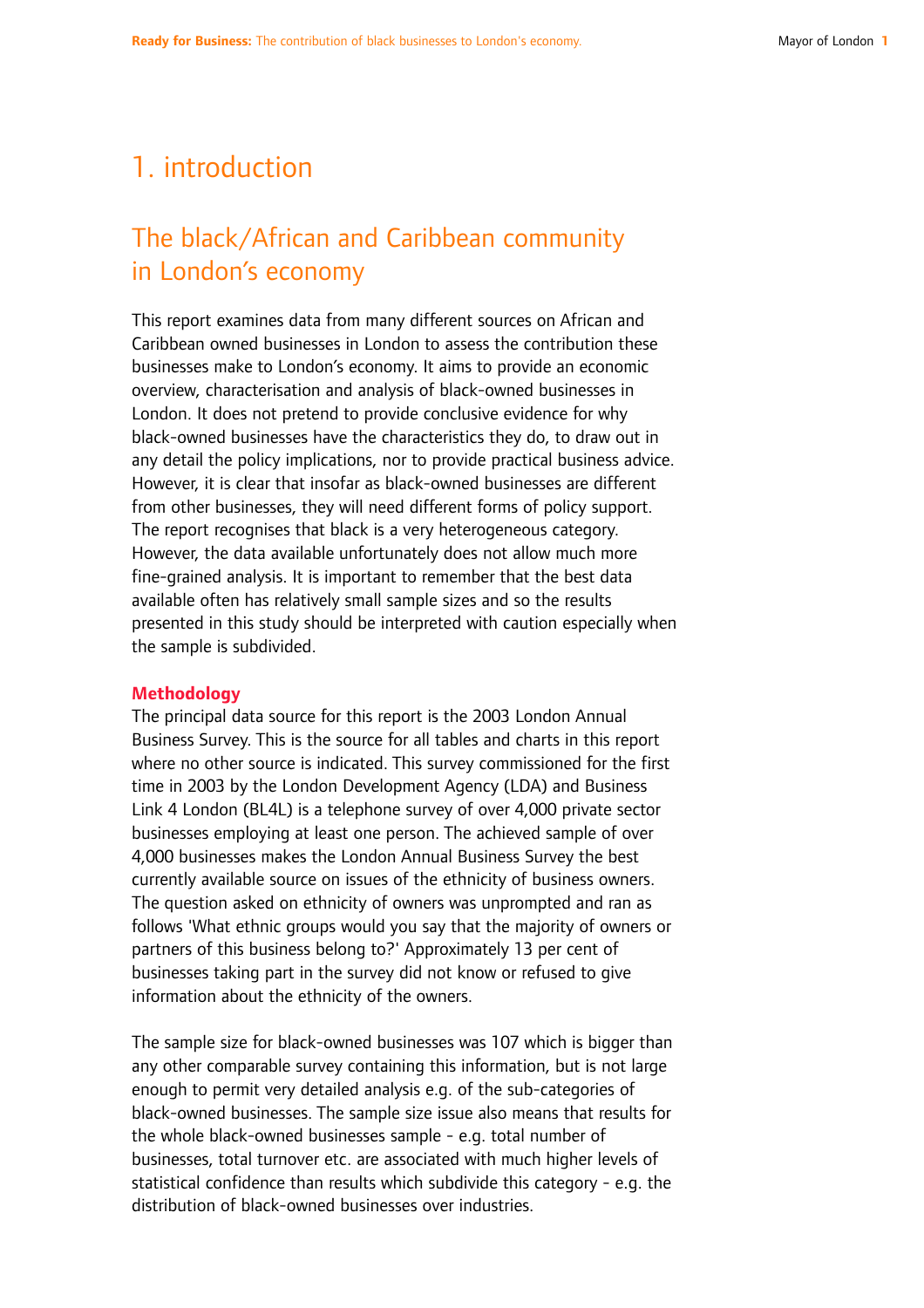#### **Definitions**

Ethnicity, as noted in the GLA report Black People Pushing Back the Boundaries, is difficult to define. Empirical investigations are often limited to the categories for which meaningful data is available. The definitions used in this report are the ones proposed by the forthcoming LDA report Redefining BME Businesses as being the most meaningful for analysing minority ethnic owned businesses. These definitions of broad ethnic categories are shown in Table 1 below. Note that the black category includes mixed white and black Caribbean and mixed white and black African. Not all data from the 2001 Census allows amalgamation into these broad categories however, so Table 2 and Charts 1-3 which depend on Census data use the Census category of black which excludes mixed white and black Caribbean and mixed white and black African.For statistical reasons (see above) it was not possible to analyse the data in terms of each individual sub-category, but the sample for the broad category of black-owned businesses was large enough to allow fairly robust analysis. This is not ideal. Clearly, it would be interesting and useful to see if African businesses have different characteristics from Caribbean or black British owned firms for example. However, at present the data available does not permit analysis at such a detailed level.

| <b>WHITE</b>       | <b>BLACK</b>           | <b>ASIAN</b>            |                  |                | <b>OTHER</b>  |
|--------------------|------------------------|-------------------------|------------------|----------------|---------------|
| White British      | Black - British        | South Asian             | East Asian       | West Asian     | Greek Cypriot |
| White Irish        | Black - Caribbean      | Asian - British         | Chinese          | Turkish        | Mixed - Other |
| White - Other EU   | Black - African        | Asian - Indian          | Japanese         | Kurdish        |               |
| South-East/Eastern | Black - Other          | Asian - Pakistani       | East Asian - non | Middle Eastern |               |
| European           | North African          | Asian - Bangladeshi     | Chinese          |                |               |
| White - Other      | Mixed - White and      | Asian - Other           |                  |                |               |
|                    | <b>Black Caribbean</b> | Mixed - White and Asian |                  |                |               |
|                    | Mixed - White and      |                         |                  |                |               |
|                    | <b>Black African</b>   |                         |                  |                |               |

#### **Table 1. Ethnic Definitions used in the report**

#### **The black, African and Caribbean communities in London's economy**

- According to the 2001 Census the black population of London (African, Caribbean and black Other) is over 782,000 or almost 11 per cent of the total population (343,000 Caribbean, 379,000 African and 60,000 black Other) - See Table 1 below. This rises to over 880,000 if you include mixed white and black Caribbean and mixed white and black African.
- Around 66 per cent of the black working age population of London is economically active, slightly lower than the average for all ethnic groups, which is 68 per cent.
- Unemployment rates are high. In 2001 the ILO unemployment rate was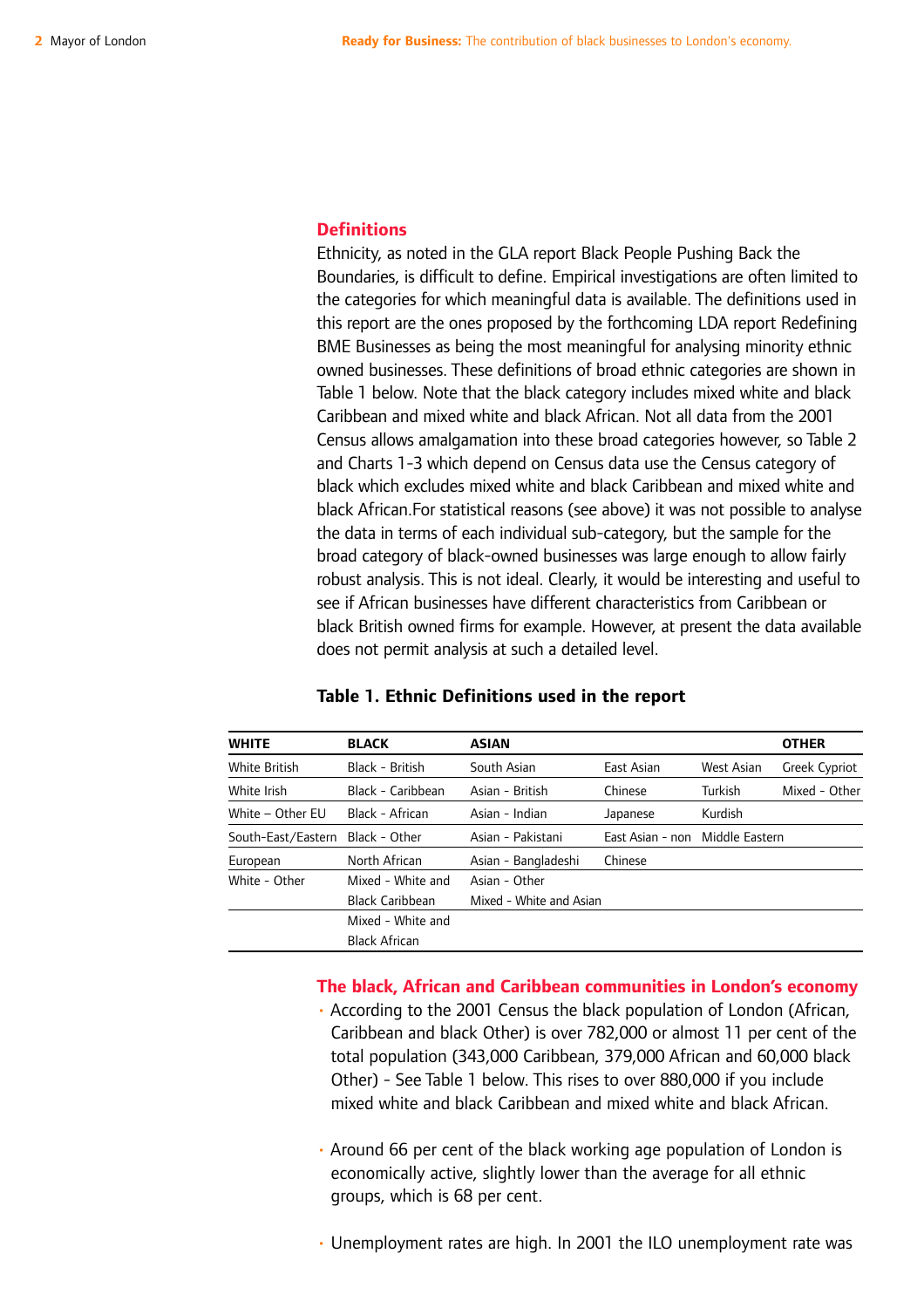16 per cent for black Africans and 12 per cent for black Caribbeans compared to 6.7 per cent for the total population and 5.3 per cent for the white population. However, unemployment is lower among black women compared to black men. (This is true for most ethnic groups).

- There are over 24,000 self-employed black people in London. However, this is only 8.6 per cent of all black people in employment. The average for all ethnic groups is almost 15 per cent.
- Indian, Pakistani and Chinese people in employment are more likely to be self-employed than the average, while black African and Caribbean people are less likely. (Source: Census data, Crown Copyright)

|                               | <b>Total</b><br><b>Greater</b><br>London<br>residents | % of<br>total | <b>Economically</b><br>Active as %<br>of population<br>aged 16-74 | Self-Employed<br>as % of all<br>employed |                |             | <b>Unemployment</b><br>rate (%) |
|-------------------------------|-------------------------------------------------------|---------------|-------------------------------------------------------------------|------------------------------------------|----------------|-------------|---------------------------------|
|                               |                                                       |               |                                                                   |                                          | <b>Persons</b> |             | <b>Males Females</b>            |
| White                         | 5,103,203                                             | 71.2%         | 69.5%                                                             | 15.6%                                    | 5.3%           | 6.0%        | 4.4%                            |
| <b>British</b>                | 4,287,861                                             | 59.8%         | 70.2%                                                             | 15.4%                                    | 5.0%           | 5.7%        | 4.1%                            |
| Irish                         | 220,488                                               | 3.1%          | 63.1%                                                             | 16.1%                                    | 5.9%           | 7.1%        | 4.5%                            |
| Other White                   | 594,854                                               | 8.3%          | 67.8%                                                             | 16.7%                                    | 7.2%           | 7.9%        | 6.5%                            |
| <b>Mixed</b>                  | 226,111                                               | 3.2%          | 63.4%                                                             | 12.7%                                    | 12.3% 14.2%    |             | 10.4%                           |
| White and Black Caribbean     | 70,928                                                | 1.0%          | 64.2%                                                             | 11.0%                                    |                | 15.6% 18.5% | 12.9%                           |
| White and Black African       | 34,182                                                | 0.5%          | 62.1%                                                             | 11.6%                                    | 14.7%          | 16.5%       | 12.8%                           |
| White and Asian               | 59,944                                                | 0.8%          | 63.5%                                                             | 13.8%                                    |                | 9.2% 10.6%  | 7.5%                            |
| Other Mixed                   | 61,057                                                | 0.9%          | 63.3%                                                             | 13.6%                                    |                | 11.2% 13.1% | 9.4%                            |
| <b>Asian or Asian British</b> | 866,693                                               | 12.1%         | 60.0%                                                             | 15.8%                                    | 8.8%           | 9.2%        | 8.2%                            |
| Indian                        | 436,993                                               | 6.1%          | 66.4%                                                             | 16.0%                                    | 5.9%           | 5.9%        | 6.0%                            |
| Pakistani                     | 142,749                                               | 2.0%          | 52.3%                                                             | 19.2%                                    | 12.2%          | 11.6%       | 13.3%                           |
| Bangladeshi                   | 153,893                                               | 2.1%          | 43.7%                                                             | 11.7%                                    |                | 20.5% 20.6% | 20.0%                           |
| Other Asian                   | 133,058                                               | 1.9%          | 61.7%                                                             | 14.6%                                    | 9.3%           | 9.5%        | 9.0%                            |
| <b>Black or Black British</b> | 782,849                                               | 10.9%         | 65.8%                                                             | 8.6%                                     | 14.3% 17.2%    |             | 11.6%                           |
| <b>Black Caribbean</b>        | 343,567                                               | 4.8%          | 66.8%                                                             | 8.1%                                     |                | 12.3% 16.6% | 8.8%                            |
| <b>Black African</b>          | 378,933                                               | 5.3%          | 64.7%                                                             | 9.4%                                     |                | 16.0% 17.1% | 15.0%                           |
| Other Black                   | 60,349                                                | 0.8%          | 66.0%                                                             | 7.0%                                     |                | 17.6% 22.7% | 13.4%                           |
| <b>Chinese or Other</b>       | 193,235                                               | 2.7%          | 58.4%                                                             | 14.7%                                    |                | 9.0% 10.3%  | 7.7%                            |
| Chinese                       | 80,201                                                | 1.1%          | 60.0%                                                             | 17.7%                                    | 7.1%           | 7.5%        | 6.7%                            |
| Other Ethnic Group            | 113,034                                               | 1.6%          | 57.2%                                                             | 12.3%                                    |                | 10.4% 12.3% | 8.4%                            |
| All ethnic groups             | 7,172,091                                             | 100%          | 67.6%                                                             | 14.9%                                    | 6.7%           | 7.6%        | 5.8%                            |

### **Table 2. Census 2001 Data by ethnic group**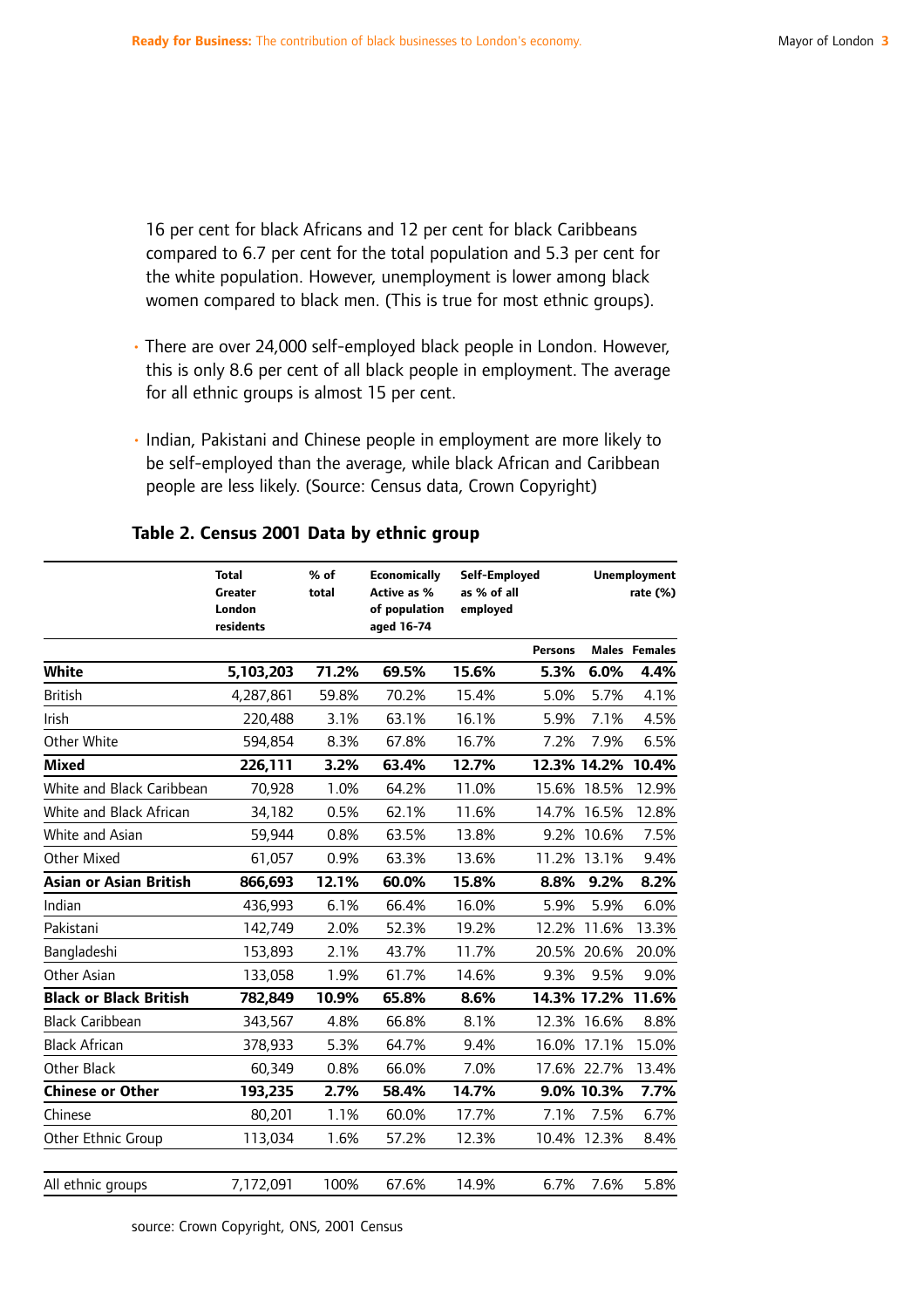- Black people are underrepresented in the more highly-paid professional and managerial occupations and over-represented in lower paid occupations such as in sales and customer services (see GLA (2003), Black People Pushing Back the Boundaries).
- 10 per cent of African and Caribbean workers are managerial and senior officials compared to 17 per cent for the average across all ethnic groups.
- 8 per cent of African, 9 per cent of Caribbean and 12 per cent of black Other workers are employed in sales and customer services occupations, compared to 7 per cent for the London average.
- African and Caribbean workers are distributed across industries in approximately the same patterns as the population as a whole. However, black workers are overrepresented in the health and social work, Public administration and Transport sectors. Interestingly, the same proportion of black African employees is employed in Business Services, as for the population as a whole.



### **Chart 1. Sectoral distribution of employees**

source: 2001 Census, Crown Copyright, ONS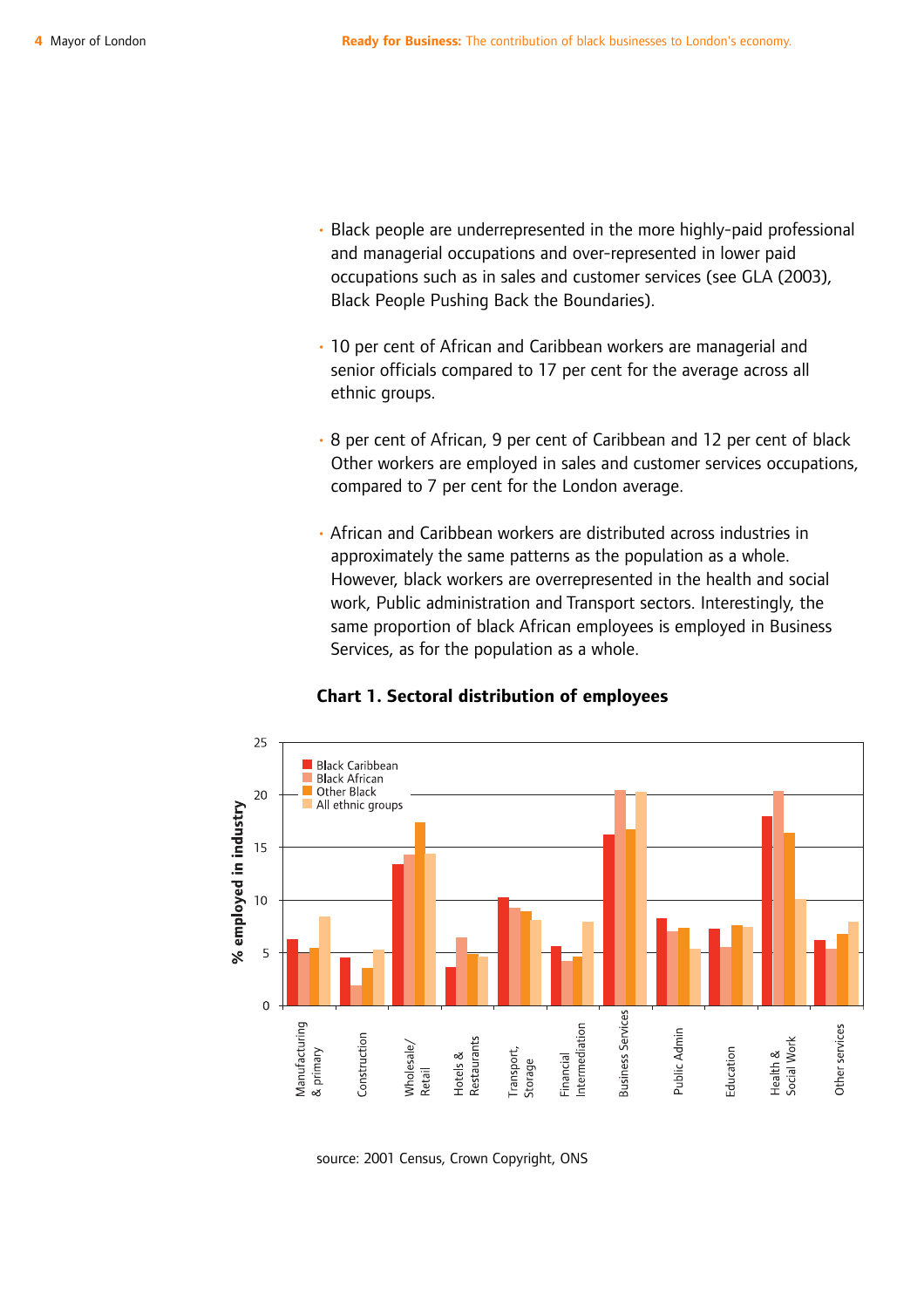## 2. black businesses in London's economy

Black-owned businesses are a vital part of London's economy. There are over 10,000 black-owned private-sector businesses employing one or more staff in London (4 per cent of all London businesses). These businesses contribute over 70,000 jobs (3 per cent of total employment by private sector firms with one or more staff) and have a turnover of over  $E4.5$  billion<sup>1</sup>. Black-owned firms are clearly underrepresented compared to the black share of the population (see Chart 2). This report does not try to provide final conclusions on why this is the case, though the information presented herein may suggest some possible hypotheses. For fuller treatment of the challenges faced by black and minority ethnic group-owned businesses see the LDA report *Re-defining Black and Minority Ethnic Owned Businesses* (forthcoming) and the report for the Small Business Service by Monder Ram and David Smallbone (2001) Ethnic Minority Enterprise: Policy in Practice.



### **Chart 2. London Businesses and Population by ethnicity**

*source:* London Annual Business Survey 2003 and Census 2001

There is some evidence that minority ethnic groups have a higher incidence of entrepreneurialism and self-employment than the population as a whole. A Bank of England report from 1999 refers to findings that the rate of ethnic minority business start-ups is higher than would be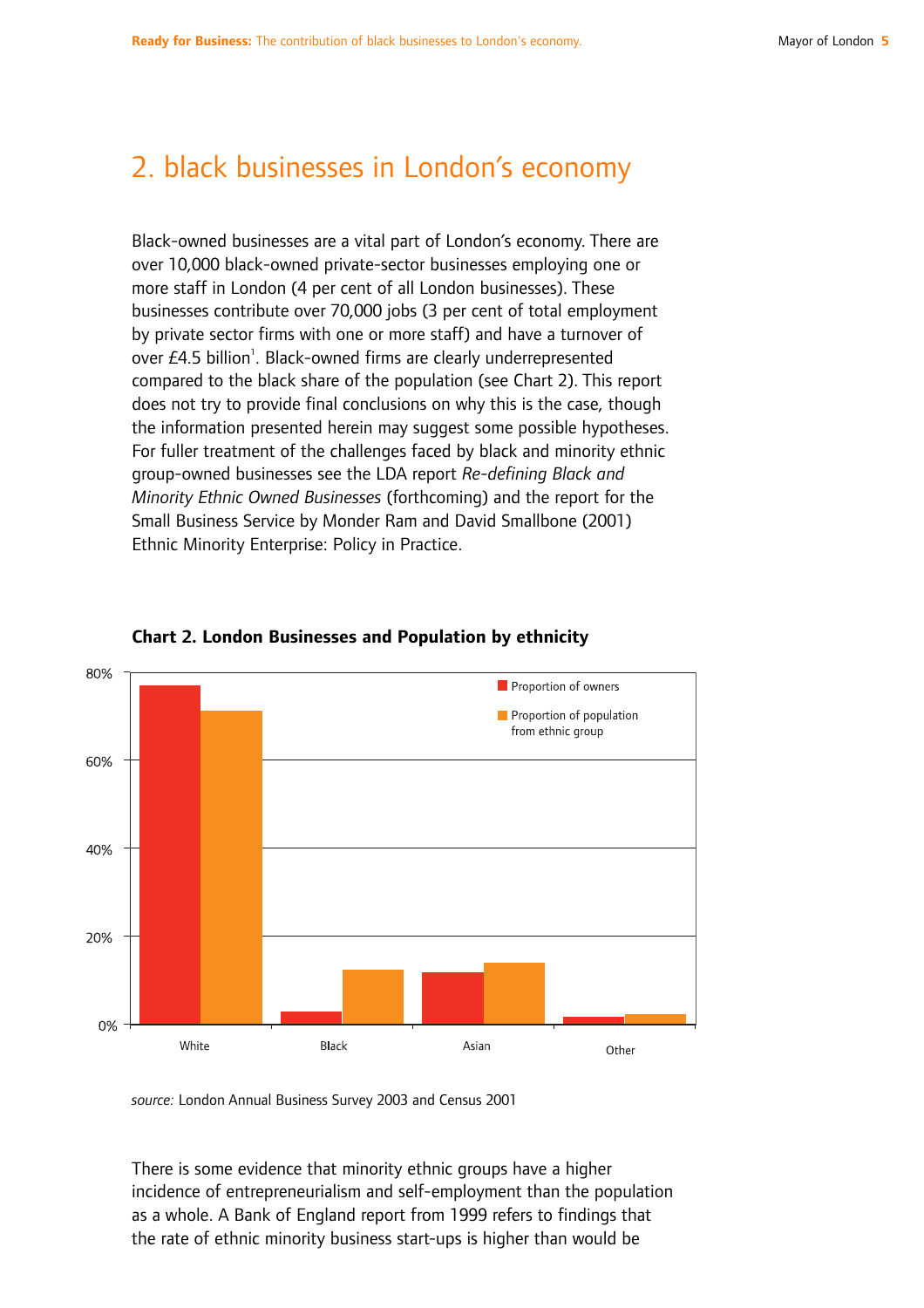expected on the basis of their share of population (5 per cent of population of the UK but 9 per cent of start-ups in  $1997)^2$ . A study by Barclays Bank found that in 1997 ethnic minorities owned 7 per cent of the total small business stock in the UK $3$ . However, levels of self-employment and entrepreneurship vary between minority groups. The 2001 Census suggests that while some ethnic groups (notably Indians, Chinese and Pakistanis) show higher than average levels of self-employment, black groups exhibit self-employment rates significantly below average (see Table 2).

While still being underrepresented in terms of self-employment, black rates of self-employment have grown faster than most other groups in the past decade. Chart 3 below shows the rates of growth of selfemployed people by ethnic group derived from the 1991 and 2001 censuses. The number of black self-employed people rose by almost 80 per cent between 1991 and 2001 (although from a smaller base than the other ethnic groups shown). However, self-employment levels have not risen quite as fast as population levels. London's black population increased by over 100 per cent in the same period. There is little consistent historical data on black-owned businesses which would allow the analysis of growth rates (the LDA/BL4L Survey which forms the basis of much of the analysis in this report was only started in 2003). However, while self-employment data can be seen as a proxy for entrepreneurial activity in general, it should be remembered that self-employment trends might also be affected by things such as legal and fiscal changes.



### **Chart 3. Growth in self-employment 1991-2001**

*source:* ONS, Census 1991 and 2001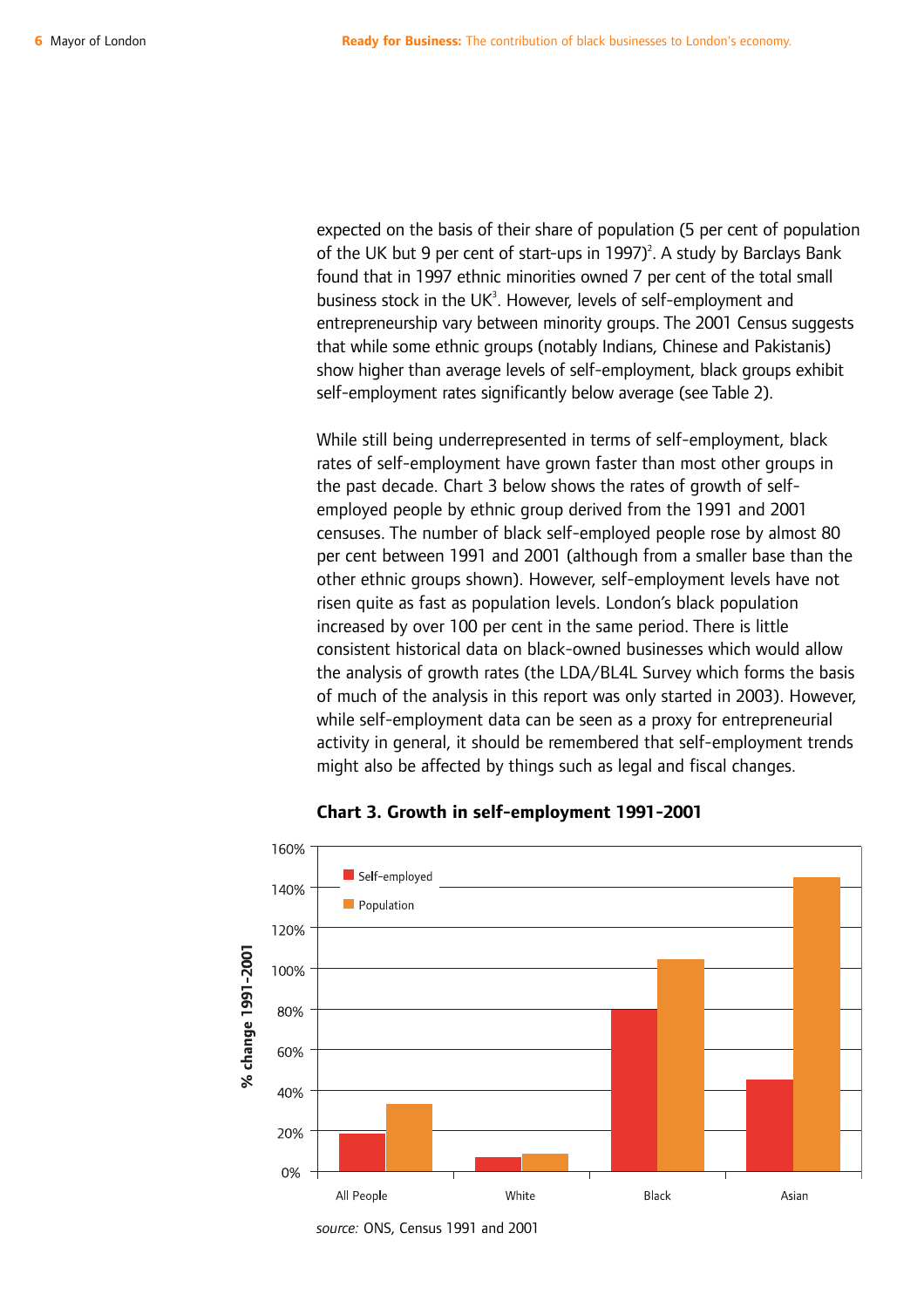Within the broad category of black-owned businesses, around 22 per cent are owned by black Caribbeans (approximately 2,200 businesses), 28 per cent by black Africans (approx. 3,000 businesses) and 21 per cent by black Other (approx. 2,200 businesses). Mixed-white and black Caribbeans own 20 per cent of black businesses (approx. 2,000 businesses) and mixedwhite and black Africans own 9 per cent (approx 900).

### **Chart 4. Proportion of black businesses owned by Africans and Caribbeans**



Black-owned businesses are more likely to have the legal structure of sole proprietorships or partnerships and less likely to be private limited or public limited (quoted on the stock market). This no doubt is at least partly a reflection of business size. Black-owned businesses in London tend to be smaller than average (see Chapter 3).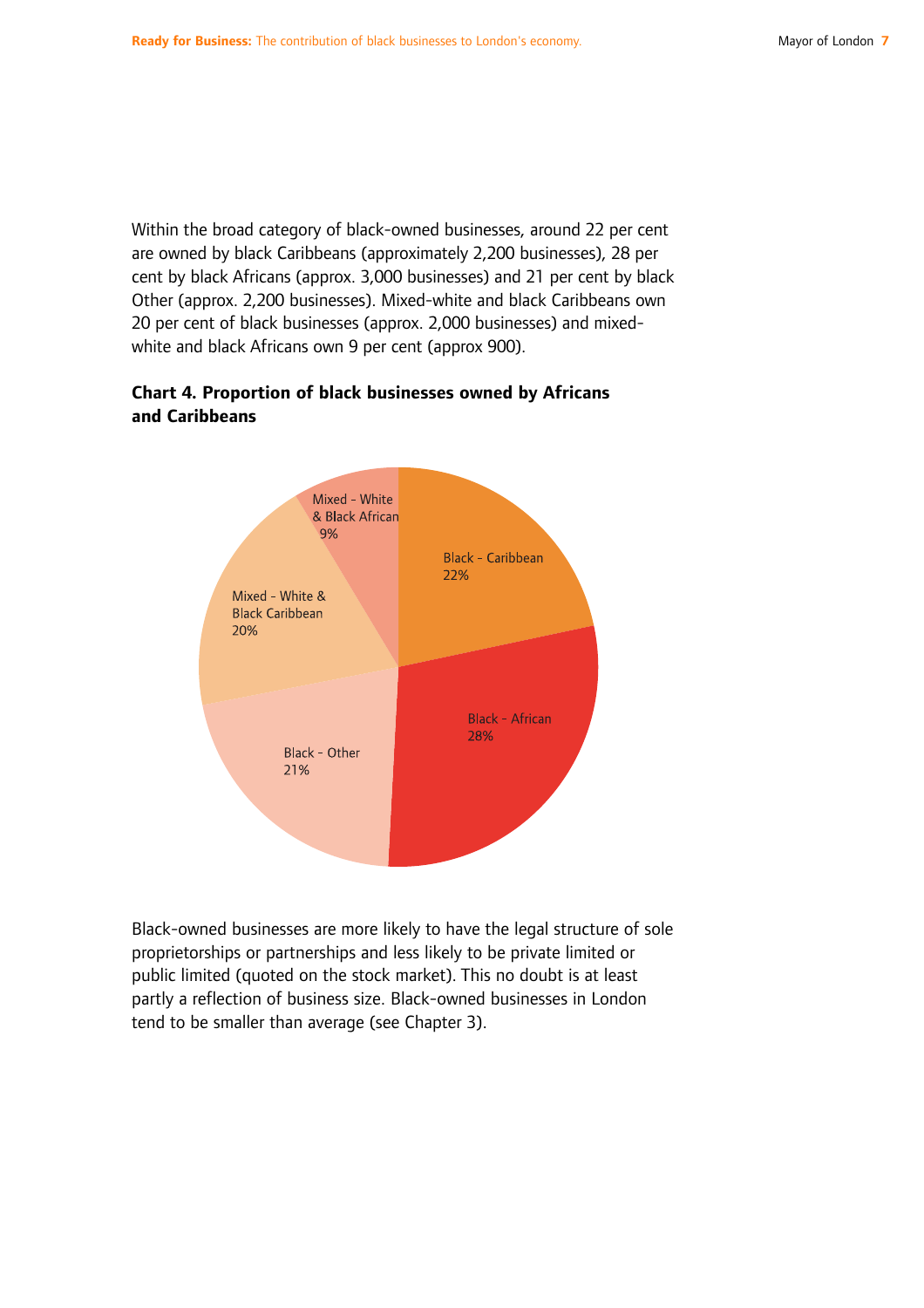

### **Chart 5. Business legal structure**

Black-owned businesses appear to exhibit higher than average levels of female-ownership than the average for all ethnic groups. Chart 6 shows that 25 per cent of black business owners are women (compared to 21 per cent for White and 18 per cent of Asian business owners).

### **Chart 6. Women entrepreneurs**

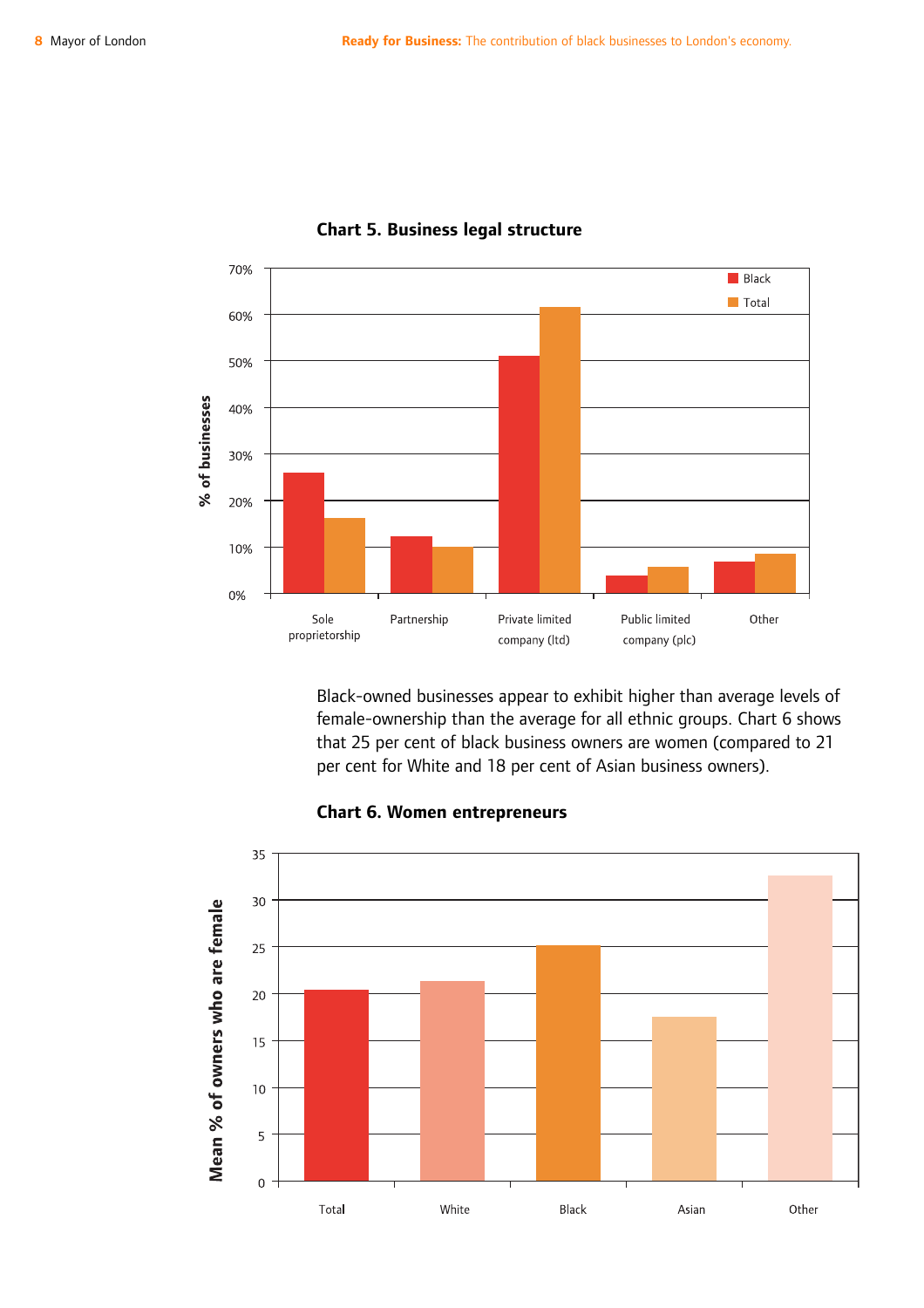Black-owned businesses are more likely to be newer than the average for all businesses. Around 46 per cent of black-owned businesses were established less than 3 years ago, compared to 18 per cent for all businesses. However, a sizable proportion of black-owned businesses (43 per cent) are more than 5 years old.





Black-owned businesses are less likely to be VAT-registered than businesses in general. This is at least partly the result of black businesses being smaller than average, as VAT registration is only a requirement for businesses with a turnover of £56,000 (in 2003/4) or more.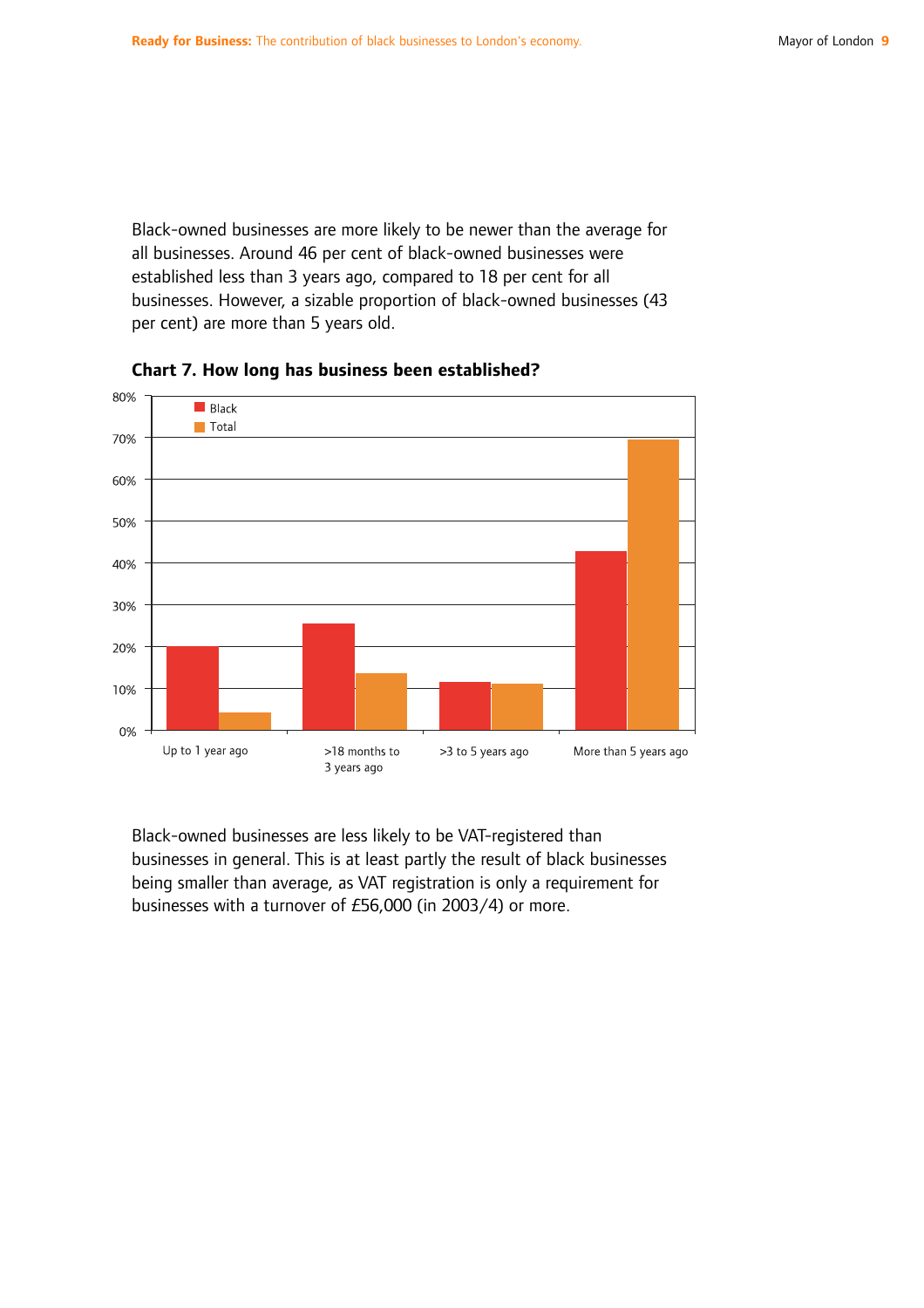

## **Chart 8. Proportion of businesses that are VAT registered**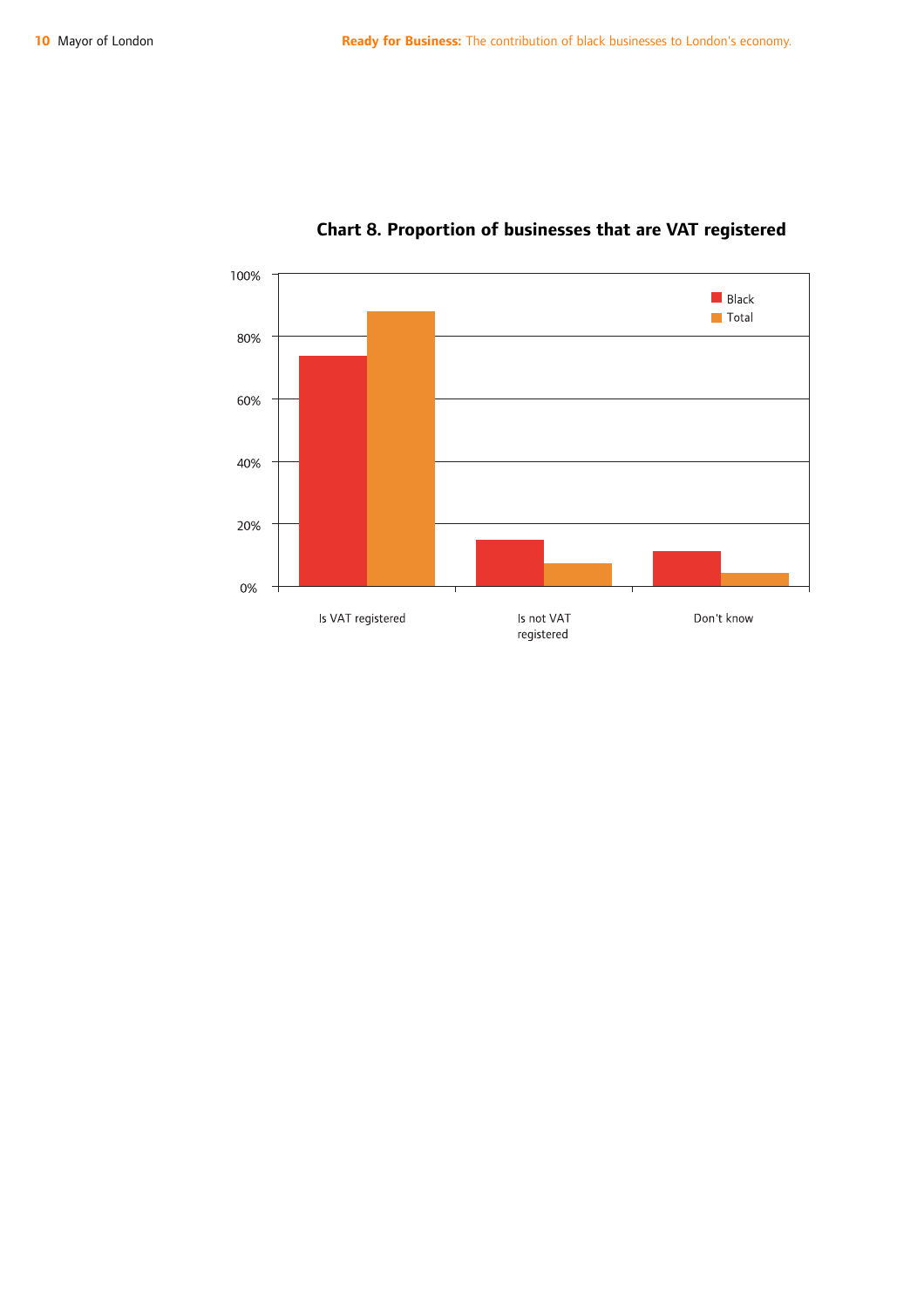## 3. business size

## Employment

Black-owned private sector businesses provide around 70,000 jobs to the London economy.

Most black-owned businesses are small (61 per cent of black-owned businesses have one to four employees, compared to 49 per cent for White-owned businesses and 47 per cent for all London businesses). Of course, small businesses can be extremely successful, and in certain industries the predominant business model is for a small to medium sized firm.



### **Chart 9. Employee size bands**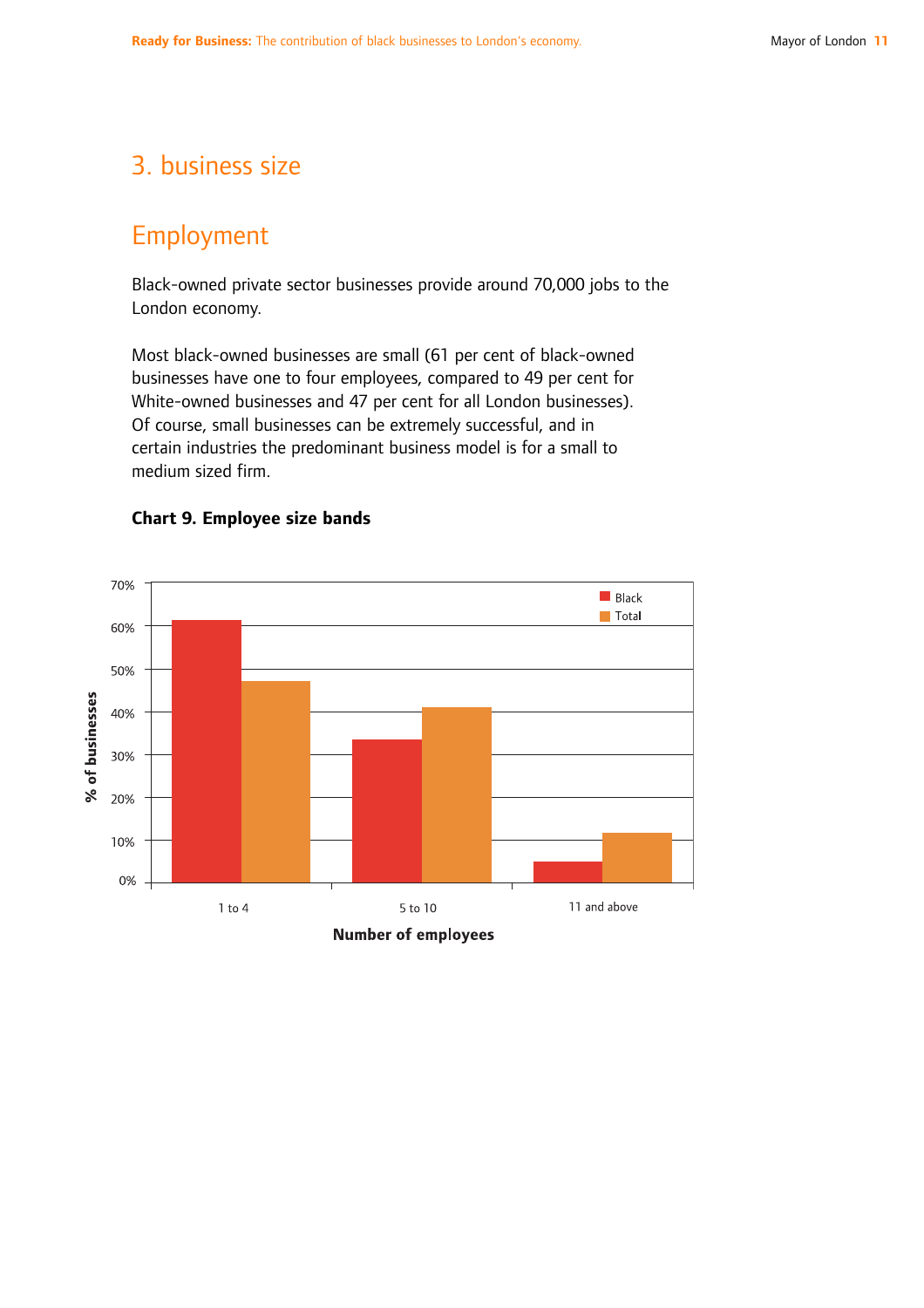## **Turnover**

The turnover of black-owned firms in London is estimated by the London Business Survey at around £4.5 billion. As Chart 10 shows, black-owned businesses seem to be disproportionately concentrated in the lower size band (up to £50,000), compared to all businesses. However, roughly the same proportion of black-owned businesses as total businesses are medium-sized with turnover of £50,000 - £500,000.



### **Chart 10. Business size by turnover**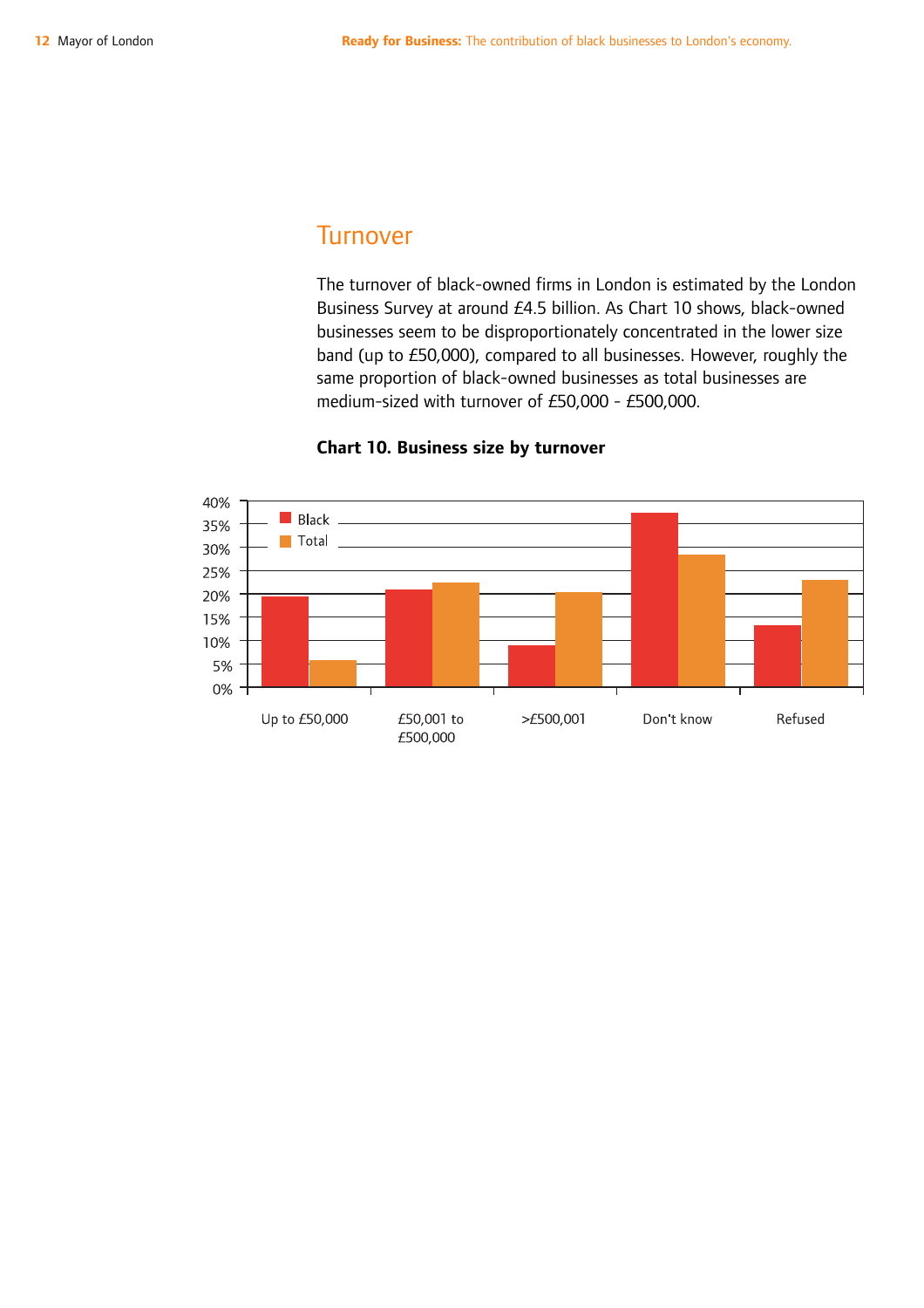## 4. sectors

Most black-owned businesses in are in Business Services (this is the biggest single industry in terms of numbers of firms). This is the same as for the population as a whole. As Table 3 shows, the ranking of the biggest sectors (in terms of numbers of firms) is more or less the same for black-owned firms as for all businesses. Far from being concentrated in a few niche markets, black-owned businesses are spread across all areas of the economy as evidenced by Chart 11.

| <b>Black</b>           | Total                    |
|------------------------|--------------------------|
| 1 Business Services    | <b>Business Services</b> |
| 2 Wholesale & Retail   | Wholesale & Retail       |
| 3 Other Services       | <b>Other Services</b>    |
| 4 Hotels & Restaurants | Manufacturing            |
|                        |                          |

### **Table 3. Biggest sectors (by number of businesses)**

While Business services is the biggest sector for black-owned businesses (around 25 per cent of all black-owned businesses are in this sector), it is not quite as important for black-owned businesses as for all businesses (40 per cent of all businesses are in Business services). Black-owned businesses are over-represented in industries such as Hotels and Restaurants and Other Services (including membership organisations, recreational, cultural and sporting activities, and services such as hairdressing). Thus, there is some evidence of sectoral concentrations in different areas than for all businesses. However, it does not seem to be the case that black-owned businesses are as highly concentrated in 'niche-markets' as has been suggested in the literature $^4$ . In particular, the propensity of African and Caribbean businesses to be concentrated in the construction industry appears to be less strong now than it was ten years ago $5$ .

Nonetheless, black businesses-owners appear to be significantly underrepresented in certain sectors. The industries in which black-owned businesses appear to be the most underrepresented are Business Services and Financial Services. This is important as these two sectors are the two highest productivity sectors and a significant part of London's economy. Business services has been the single fastest growing sector in London's economy over the past two decades. And the London Plan predicts that it will continue to be one of the fastest growing sectors to 2016.<sup>6</sup> If blackowned businesses are less concentrated in these sectors than other businesses, then they may be less able to take advantage of projected future growth in these sectors. Financial and Business services account for around 32 per cent of employment in London and around 40 per cent of London GVA<sup>7</sup>.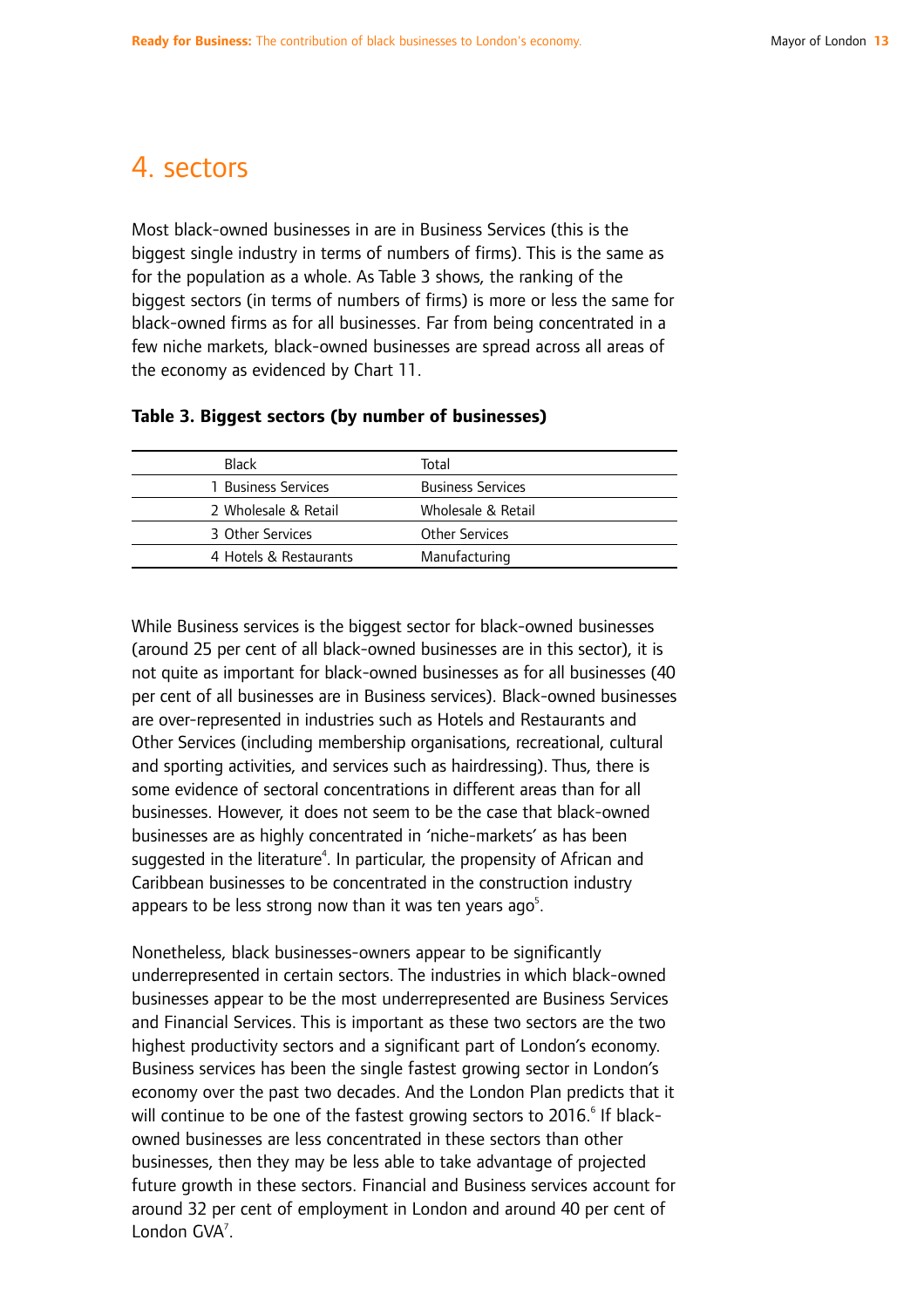

### **Chart 11. Sectoral distribution of black-owned businesses**

Businesses within different sectors will experience different market conditions which will be one of the primary drivers of success. Just as business-owners from different ethnic groups will require different kinds of support, so businesses within different sectors require different kinds and levels of support. Indeed, there is some research which suggests that sectoral trends and forces are more important than ethnic group in determining businesses needs<sup>8</sup>.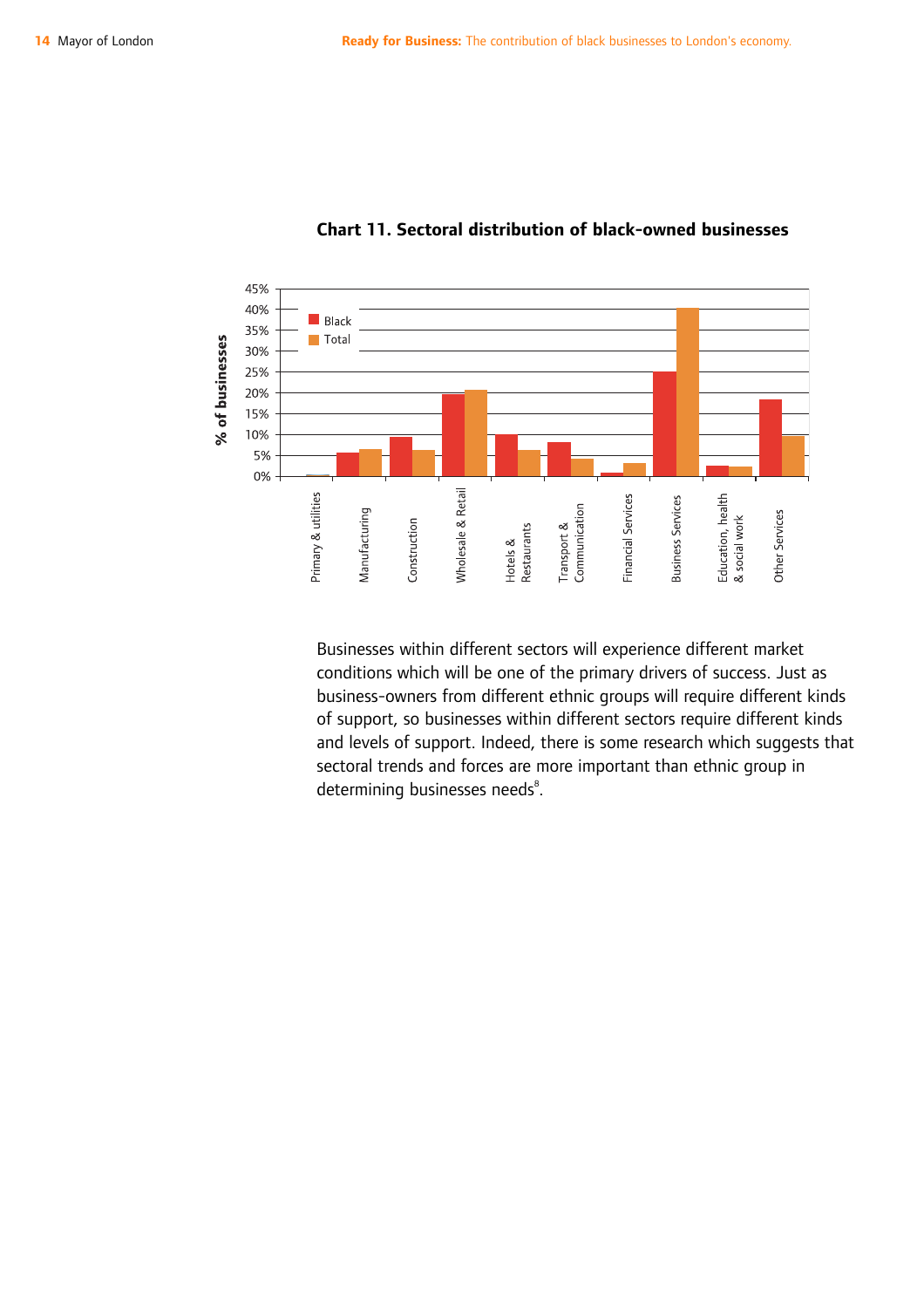## 5. productivity and profitability

Productivity - measured in terms of turnover per employee - is lower on average for black-owned businesses than for other businesses. All businesses owned by ethic minority groups seem to have lower than average productivity. This could be due to the smaller average size of ethnic minority businesses. It could also be partly explained by the sectoral distribution of ethnic minority businesses - as seen in Chapter 4, ethnic minority owned businesses tend to be underrepresented in the highest productivity sectors such as financial and business services. So the results should be interpreted with caution and it needs to be remembered that the London Annual Business Survey is subject to sampling errors, especially as only around 50 per cent of respondents provided turnover information.



### **Chart 12. Turnover per employee by ethnicity of owner**

*base:* all businesses providing details on turnover and number of employees

Black-owned businesses appear to have weathered the recent slowdown in the economy better than average. Chart 13 shows the performance of the London and UK economies over the last few years from the boom during the late 1990s to the slowdown in economic growth from the third quarter of 2000 which was particularly acute in London. Charts 14 and 15 below show how black-owned businesses experienced the business environment during 2002/2003.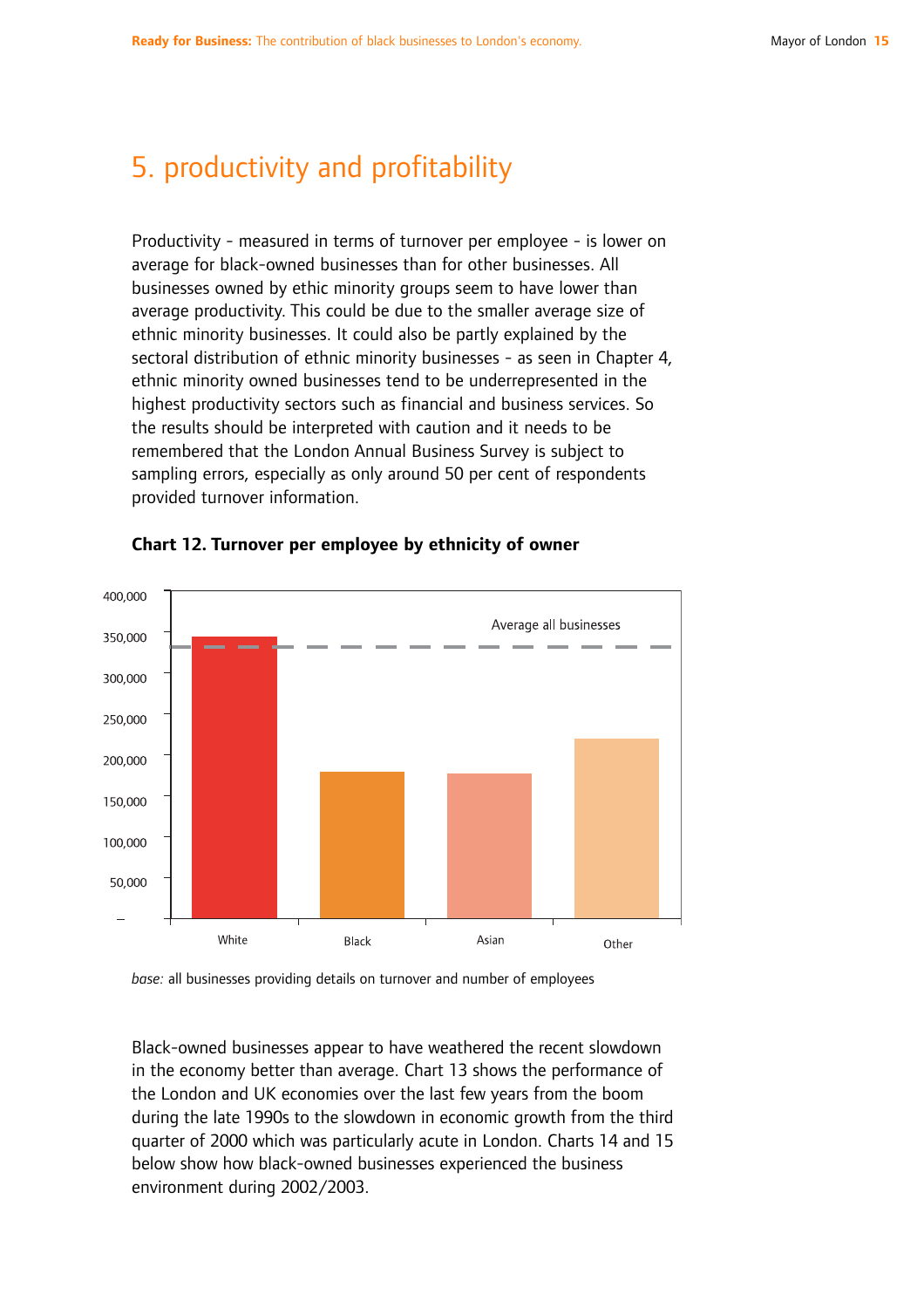

**Chart 13. Economic growth (GVA - Gross Value Added) for London and UK**

*source*: Experian

Both in terms of turnover and profits during the 12 months preceding the survey, black-owned businesses appear to have been less badly affected by the slowdown in the national and London economies. More blackowned businesses report continued growing turnover and profit than the average for all businesses.



**Chart 14. Change in turnover during last 12 months**

Change in turnover in last 12 months

*base:* all businesses providing details on turnover change during last 12 months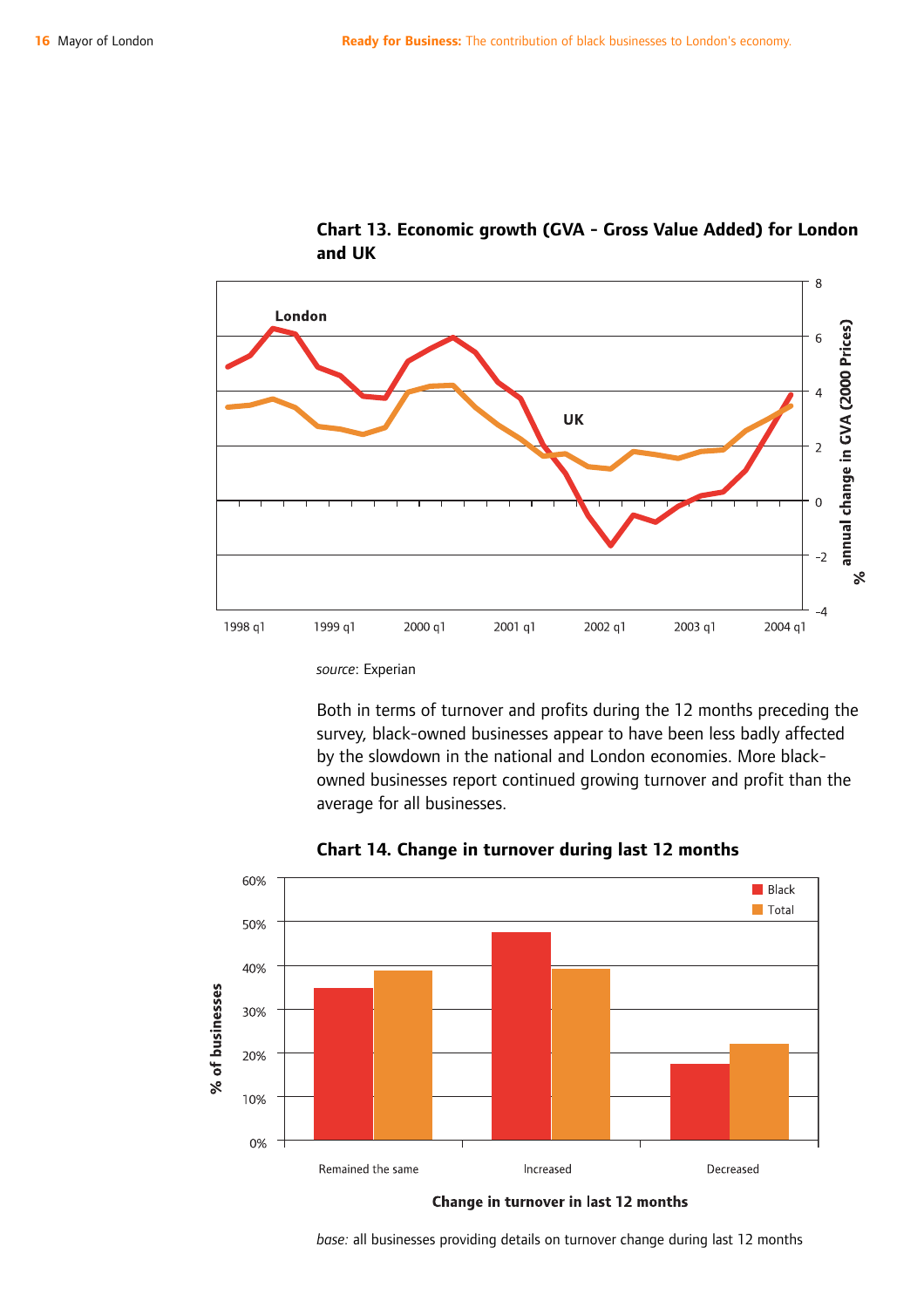These results must clearly be interpreted with caution and they provide at best an impressionistic picture of how businesses have fared during the recent slowdown.



**Chart 15. Change in profitability in the last 12 months**

```
Change in profitability in last 12 months
```
*base*: all businesses providing details on profitability in last 12 months

The reasons why black-owned businesses appear to have been more than averagely resilient during the recent slowdown are not obvious. Chart 16 below shows that it does not seem to have been due to any rise in productivity during the period. Black-owned businesses did not experience changes in productivity significantly different from the average for all London businesses. However, Chapter 4 on sectors and Chapter 7 on technology, may suggest some possible explanations. The relative concentration of black-owned businesses in leisure and other services which were less affected by the economic slowdown and the relatively low proportion in financial services which were particularly hit is the most likely explanation. Another reason could be that as the slowdown was a result of momentum going out of the hi-tech boom of the 1990s, and black-owned firms may be less hi-tech than the average (see Chapter 7), they would have been less affected by the dot.com bubble bursting than other more hi-tech parts of the economy.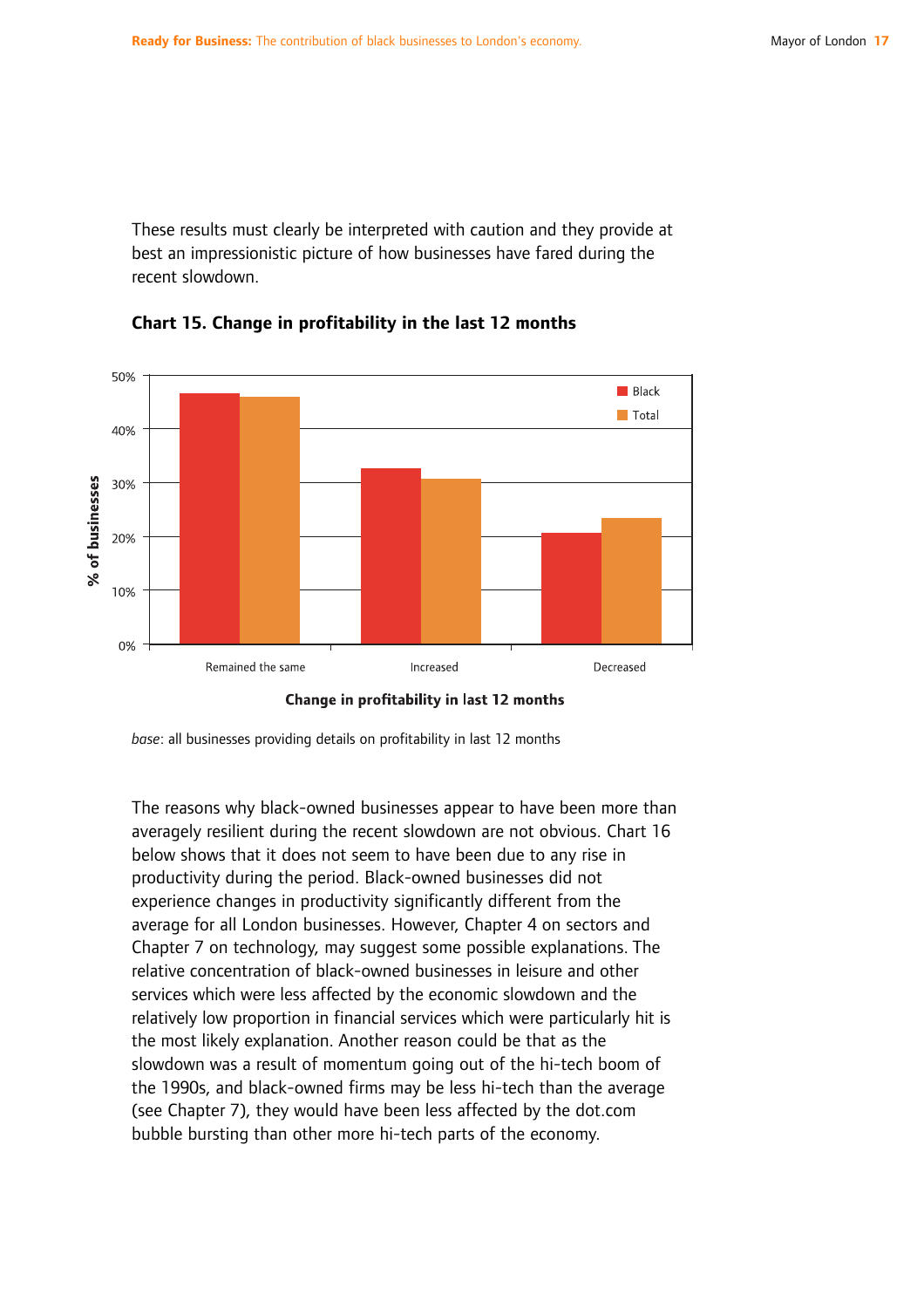

## **Chart 16. Explanations - Change in productivity?**

Change in productivity in last 12 months

*base:* all businesses providing details on productivity change during last 12 months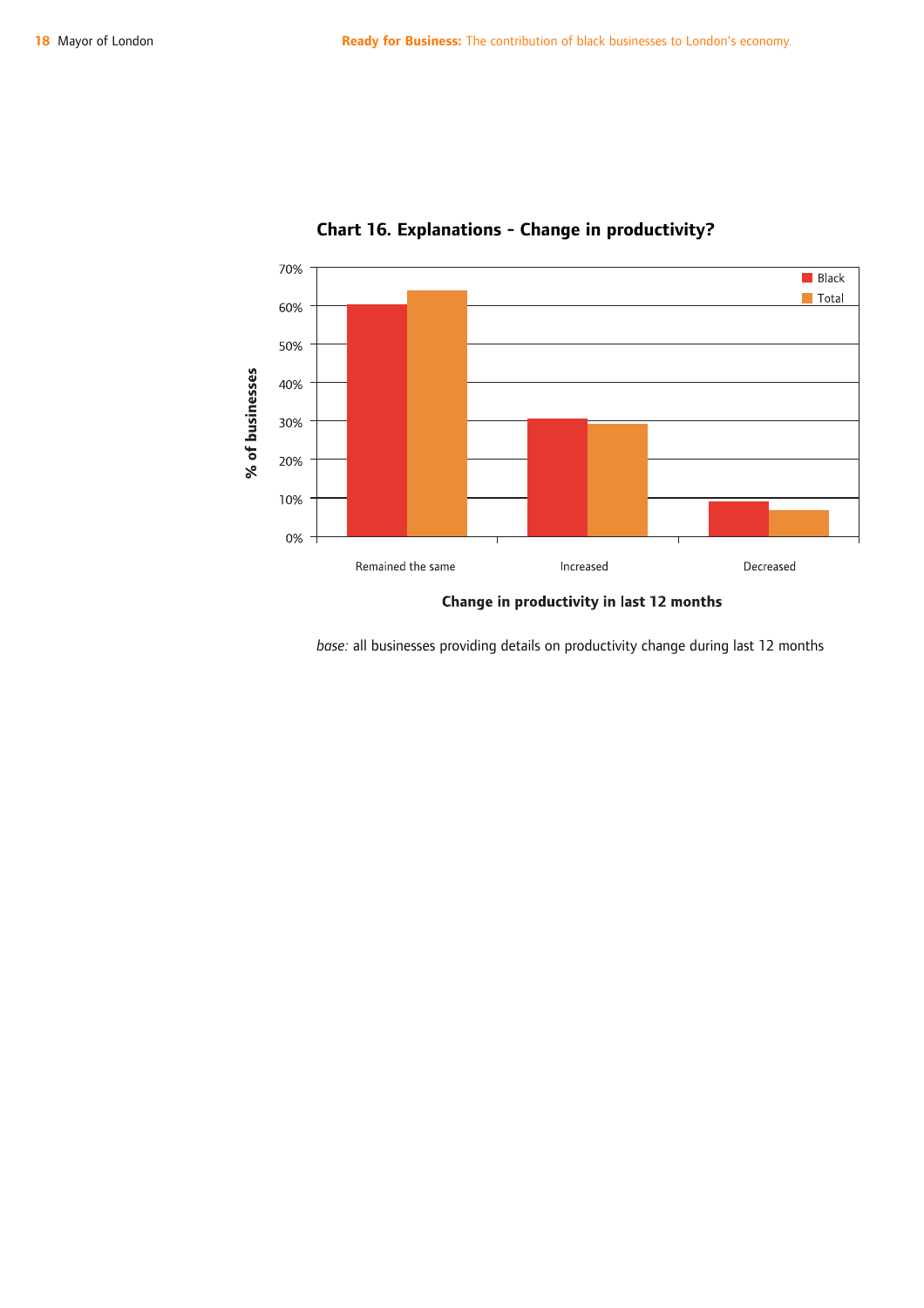## 6. investment and access to finance

Investment is key to expanding a business. Since ethnic minority businesses (including black-owned businesses) are more likely to be smaller businesses, being able to invest enough to grow the firm is very important, especially as the advantages of size in terms of competitiveness, increasing returns to scale, and market dominance are clearly documented in the business literature<sup>9</sup>.

Access to finance is often mentioned as one of the key challenges for ethnic minority firms in particular. Most small firms experience difficulties in accessing finance, but there is some evidence that this is particularly acute for ethnic minority firms, and especially for African and Caribbean businesses<sup>10</sup>. The results from the Annual London Business Survey appear to support this view. Chart 17 shows that black-owned firms were more likely than average to say that they had not been able to invest enough capital into the business during the preceding year. This includes investment in business infrastructure, capital equipment and staff training.





When asked what the reasons for not being able to invest as much as they wished, black-owned businesses were far more likely to cite problems accessing external finance than any other reason, whereas businesses in general were most likely to put it down to market conditions.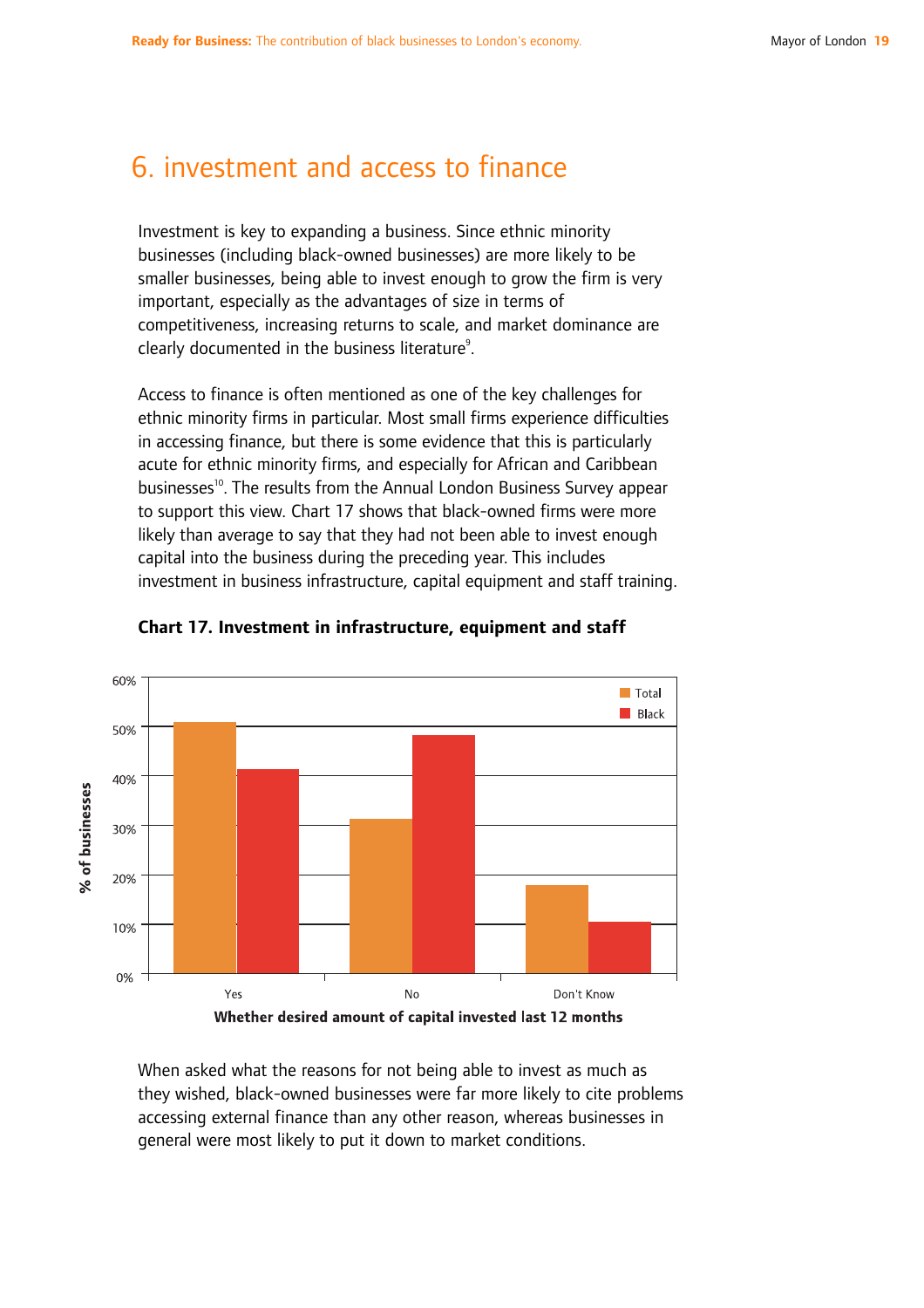

### **Chart 18. Reasons for under-investment**

Chart 19 analyses the specific reasons cited by businesses that had problems accessing external finance. The sorts of reasons mentioned by black-owned businesses are not statistically different from those mentioned by businesses in general



**Chart 19. Reasons for problems accessing external finance**

Several previous studies have found that black-owned businesses have difficulties accessing adequate finance. One of the most comprehensive recent studies was the British Bankers Association 2002 report Ethnic Minority Business in the UK: Access to Finance and Business, which found that access to external start-up finance was very different between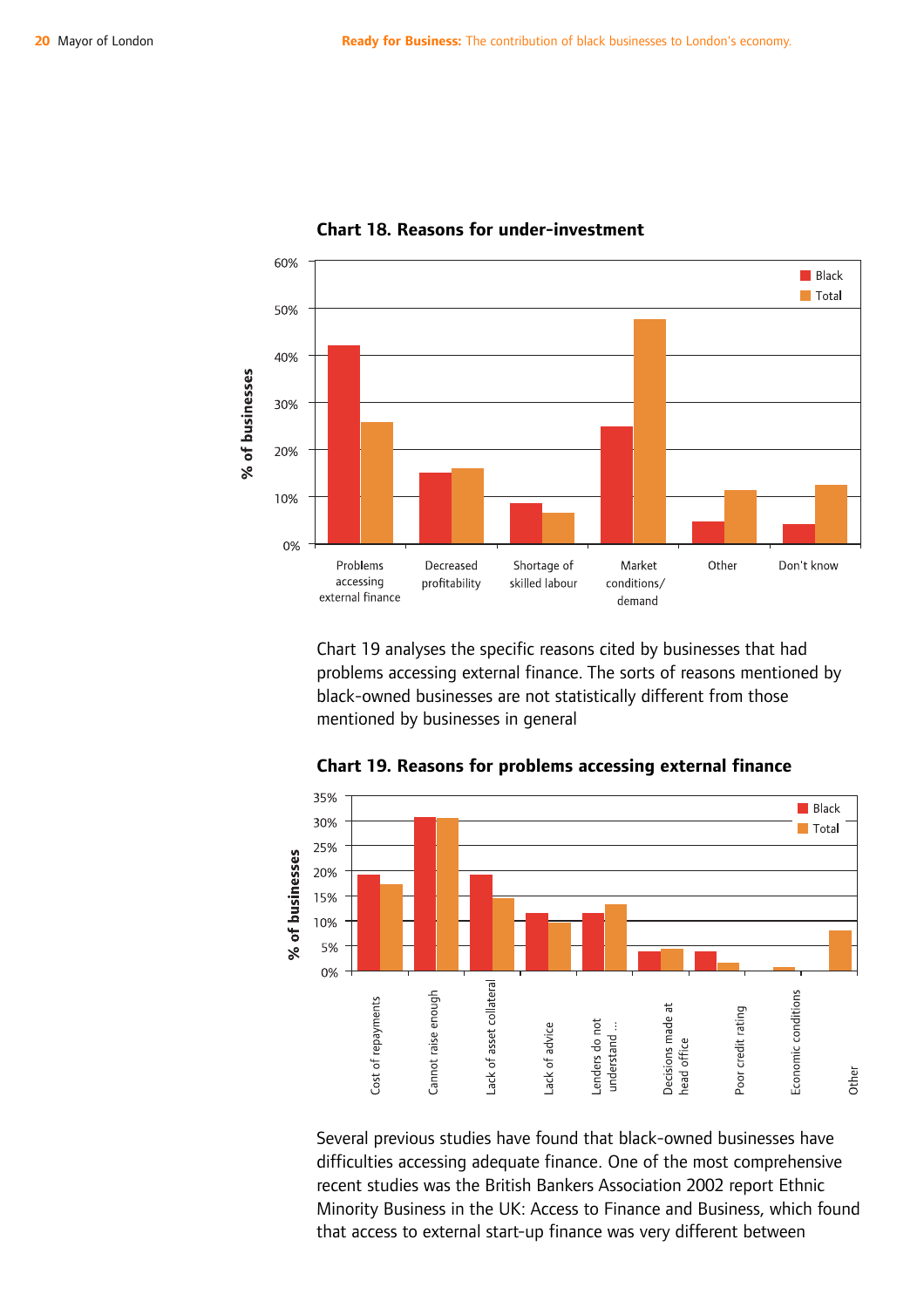different ethnic groups. Chinese businesses were the most likely to access external start-up finance (51 per cent) and African-Caribbean businesses the least likely (31 per cent).

Professor Monder Ram, one of the authors of the report, commented in the press release "The research does not provide clear evidence of discrimination, but it does paint a picture of diversity, and does demonstrate that African-Caribbean businesses have particular difficulties in accessing finance. Much of this can be explained by factors such as size, but there is an unexplained difference."

Chart 20 shows to what extent the businesses surveyed for the LDA/BL4L Annual London Business Survey considered that the difficulties in accessing finance were a problem. Black-owned businesses appear to experience this as a bigger problem than businesses in general.



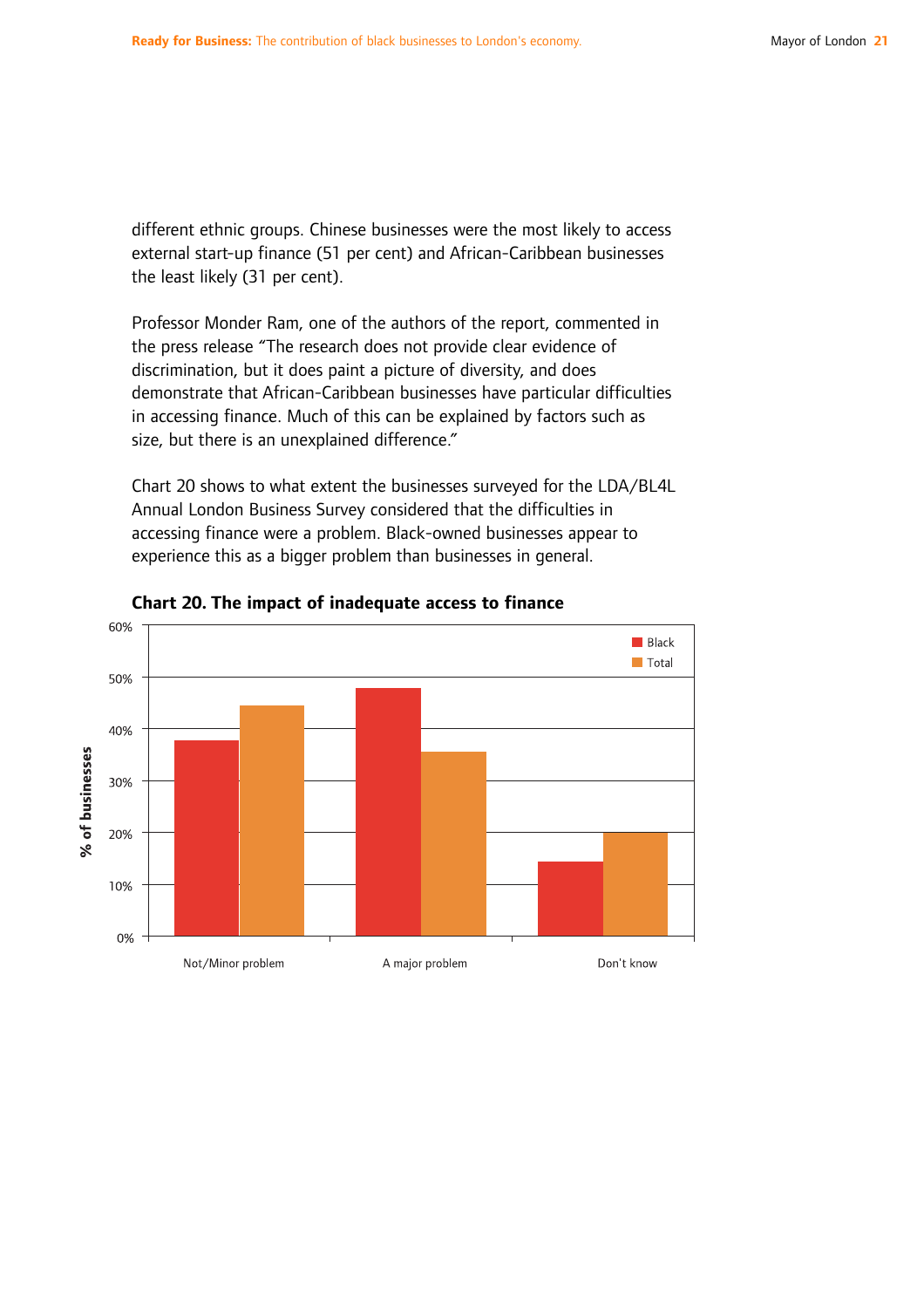## 7. sales and purchasing

In addition to knowing what the sector distribution of black-owned businesses looks like it is illuminating to examine the customer base. Several studies have suggested that ethnic minority businesses find it difficult to win contracts from big business and government, partly because ethnic minority businesses tend to be small. Chart 21 shows that black-owned businesses derive the biggest part of their sales direct from consumers, followed by sales to other businesses (sometimes called B2B) and finally sales to the public sector.



**Chart 21. Proportion of sales to different sectors**

According to the Annual report of the Ethic Minority Business Forum in 2001, procurement from the government was one of the major challenges facing ethnic minority firms. However, as Chart 21 shows, black-owned businesses seem to derive a significantly larger proportion of sales from the public sector than businesses in general. The customer-sales category in which black-owned businesses was most underrepresented, was in the sales to other businesses category. This is partly a function of size. Smaller businesses find it harder to win tenders from other (especially larger) businesses. But it is a potentially very profitable area in which blackowned businesses could expand.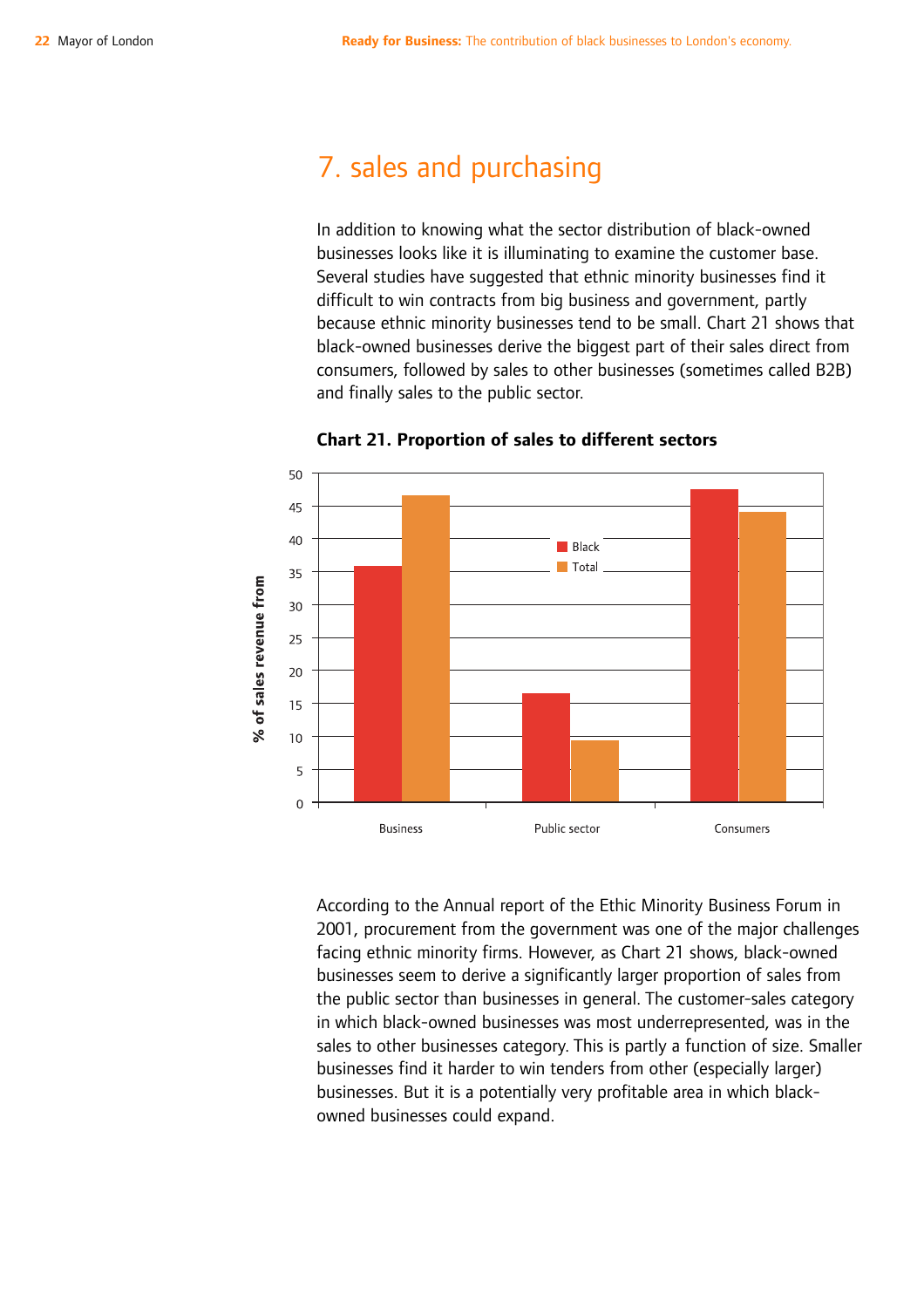## 8. information technology and innovation

Black-owned firms seem to be more likely than the average to be (or at least describe themselves as) 'Lo-tech'. This may go some way to explaining the lower than average productivity figures of black-owned businesses as compared to (Chapter 5). Chart 23 reinforces this impression, showing that employees in black-owned businesses are less likely than average to use computers on a daily basis (but more likely than in Asian-owned businesses).







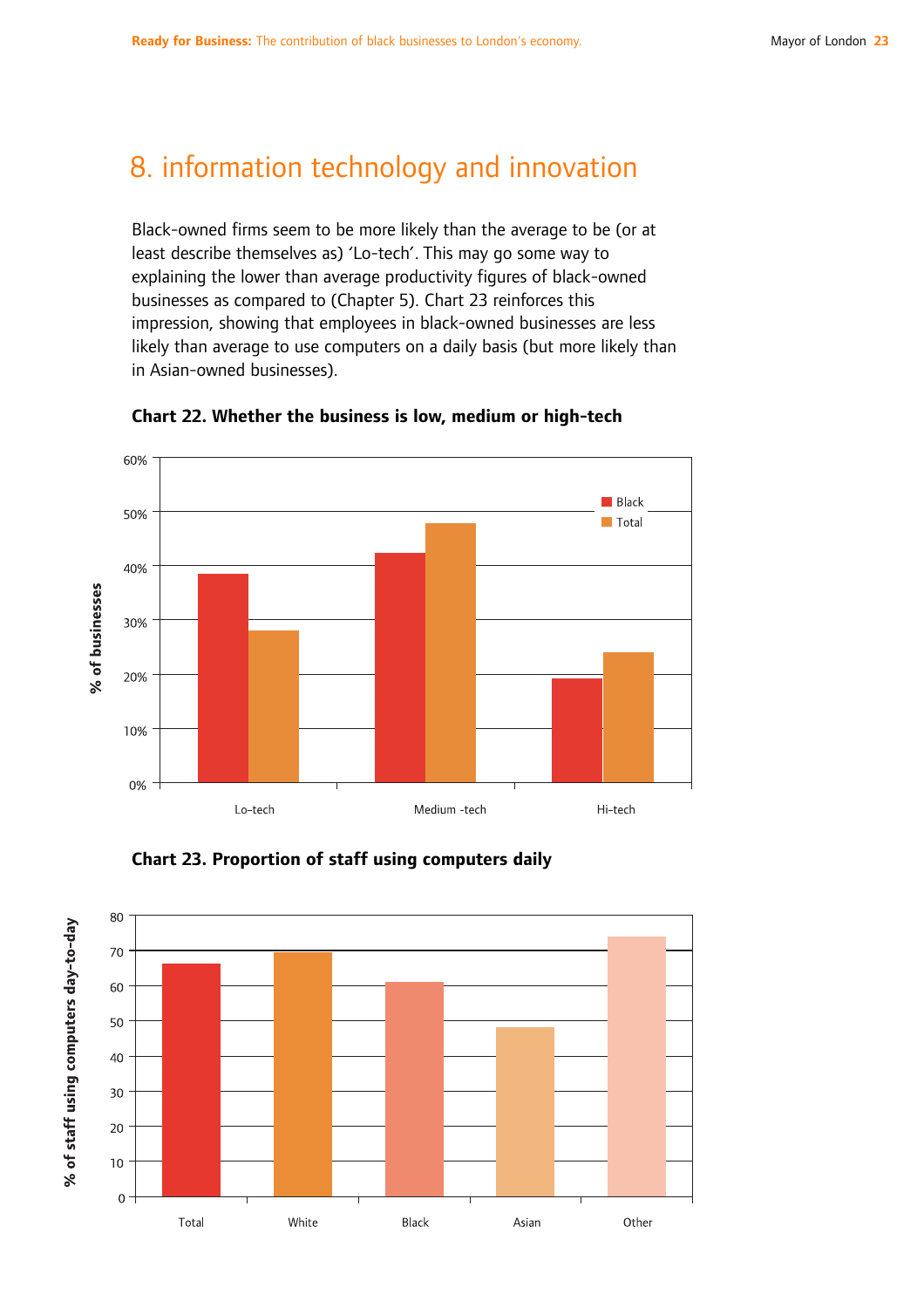However, being innovative and improving your production techniques and therefore productivity is not only about using computers and other information technology. Chart 24 shows that black-owned firms were more likely to have introduced new (or significantly enhanced) products or services in the preceding year. And Chart 25 likewise shows that blackowned businesses were if anything slightly more likely to have been innovative in terms of introducing new or enhanced business practices.



**Chart 24. Introduced new product/service in last year?**

**Chart 25. Introduced new or enhanced business practice in last year?**

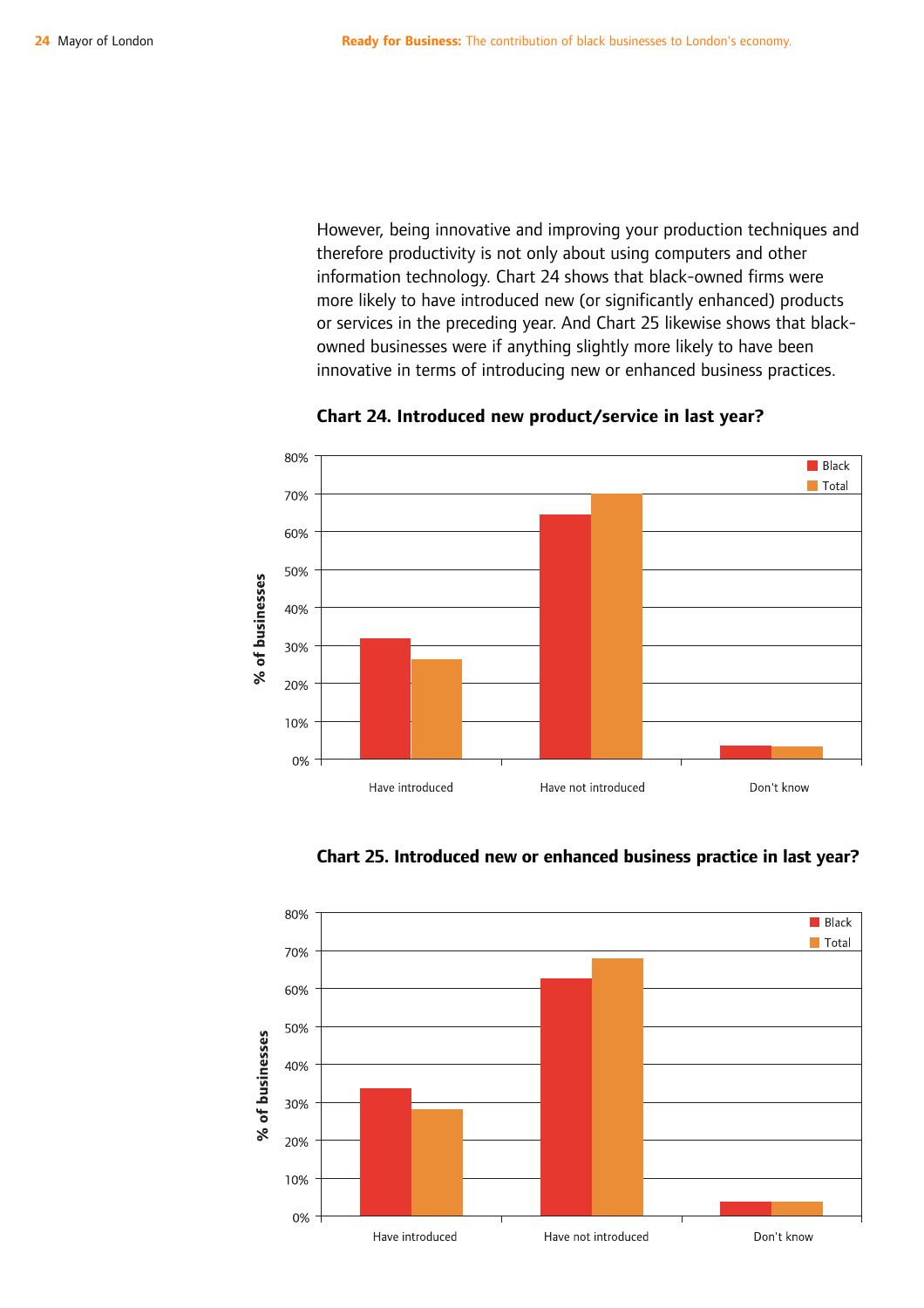Further, as Chart 26 illustrates, black-owned businesses were more likely to have derived significant benefit and increased revenues from their innovations.



### **Chart 26. Impact of new or improved product/service**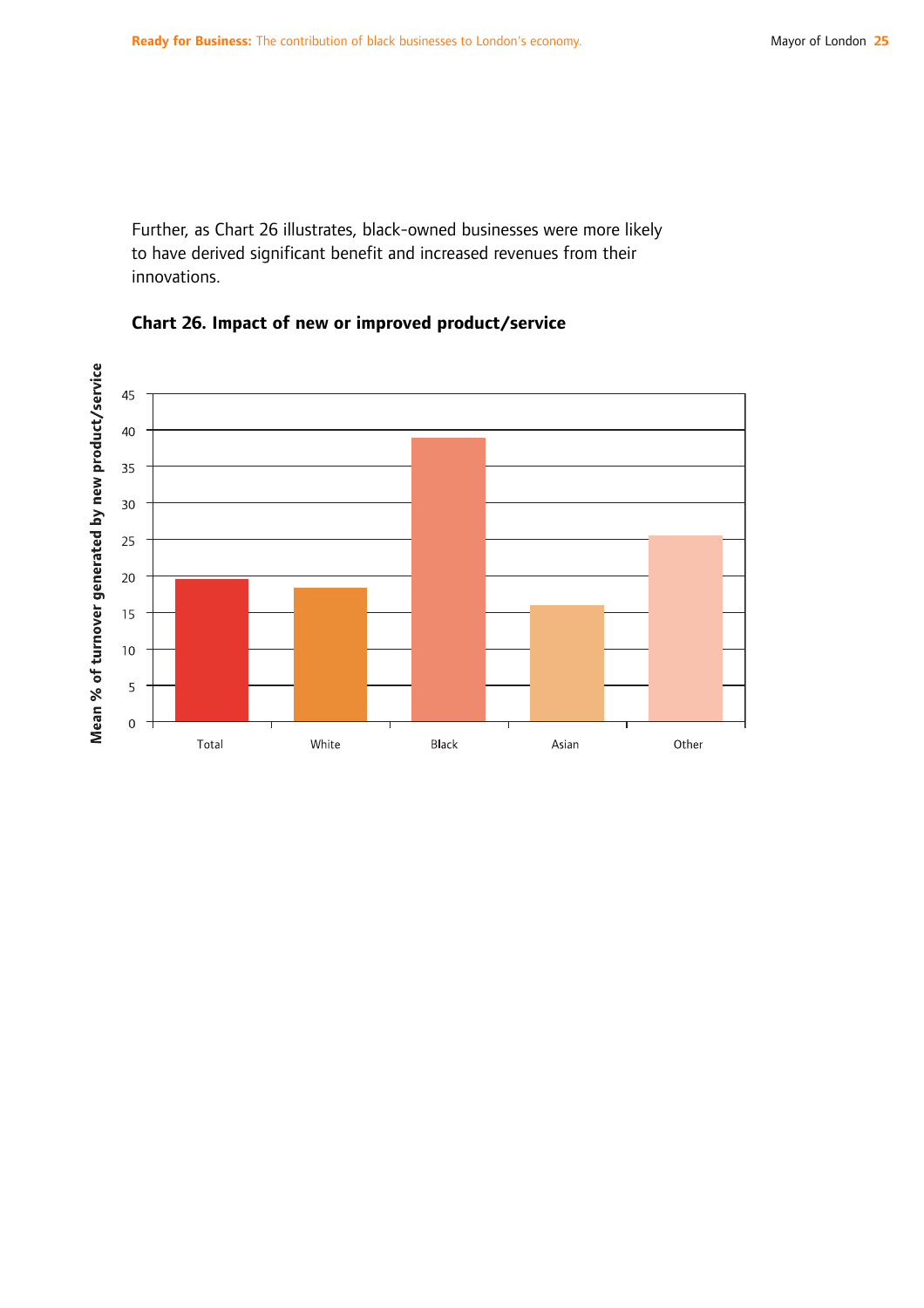## 9. business practice and management

Having good management and effective management structures in place is key to a business's success. Further, providing business support and advice, especially to start-ups and small businesses is often important in order to help them to achieve their potential. Chart 27 reveals that blackowned businesses are approximately as likely to have the basic planning tools such as a Business Plan and Management Accounts, as the average for all businesses.



**Chart 27. Proportion of businesses with various strategic planning tools**

Black-owned businesses are equally or more likely to access most kinds of business advice, apart from banks. This supports other research suggesting that particularly African and Caribbean owned businesses experience communication problems with banks<sup>11</sup>.

To the extent that black-owned businesses appear to be accessing more forms of business advice than average, this is most likely a reflection of size. Black-owned businesses tend to be smaller than average and small businesses tend to be more likely to access business advice.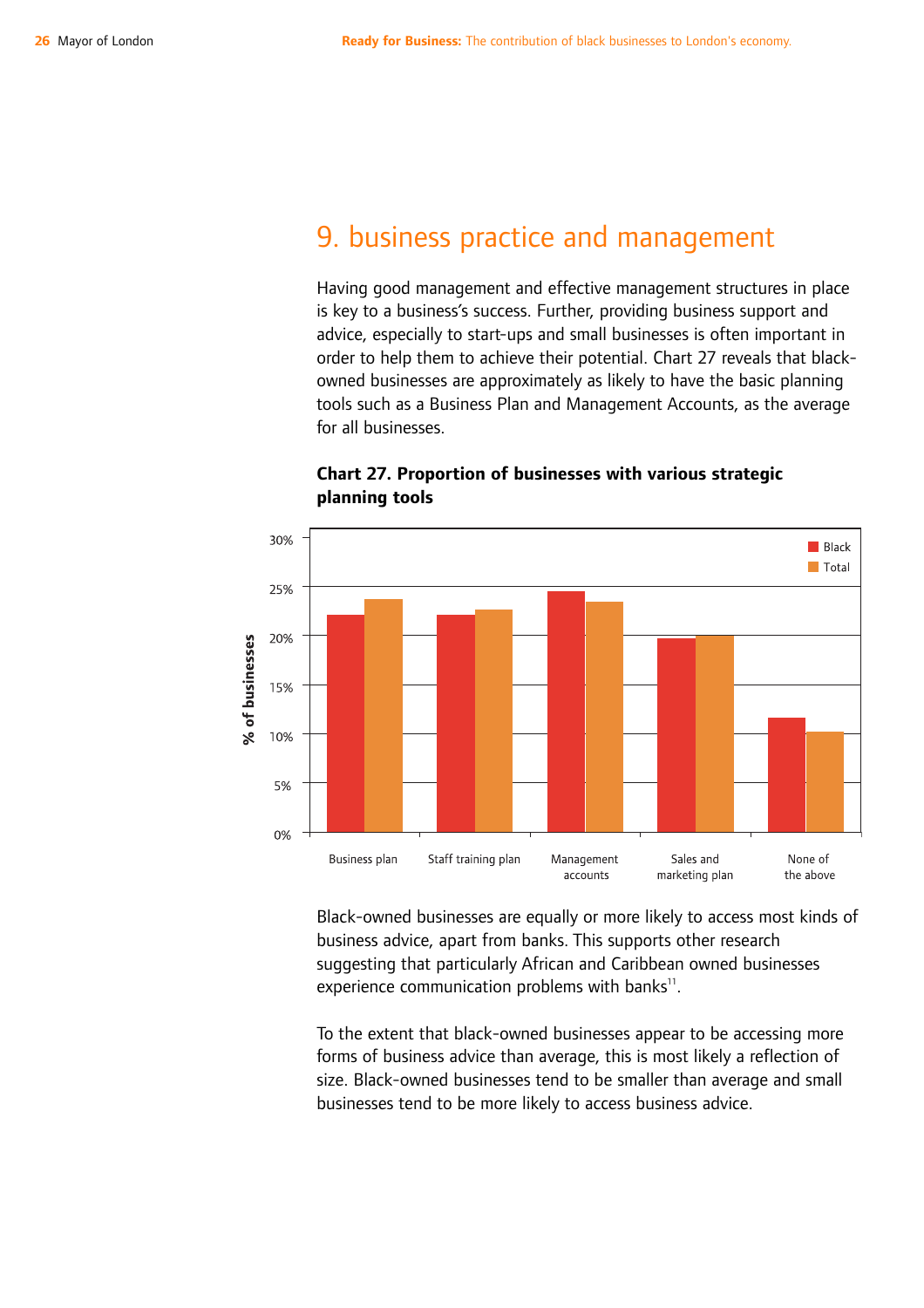

### **Chart 28. Sources of business advice**

In terms of the management of black-owned businesses, the overall picture seems to be that the role of the Managing Director or Chief Executive tends to be more directly controlling than the average. This is probably largely due to the fact that black-owned businesses are smaller than average and so direct control and management by the head of the firm is not just more feasible, but necessary - there may not even be a senior management team.



**Chart 29. Role of the Managing Director or Chief Executive**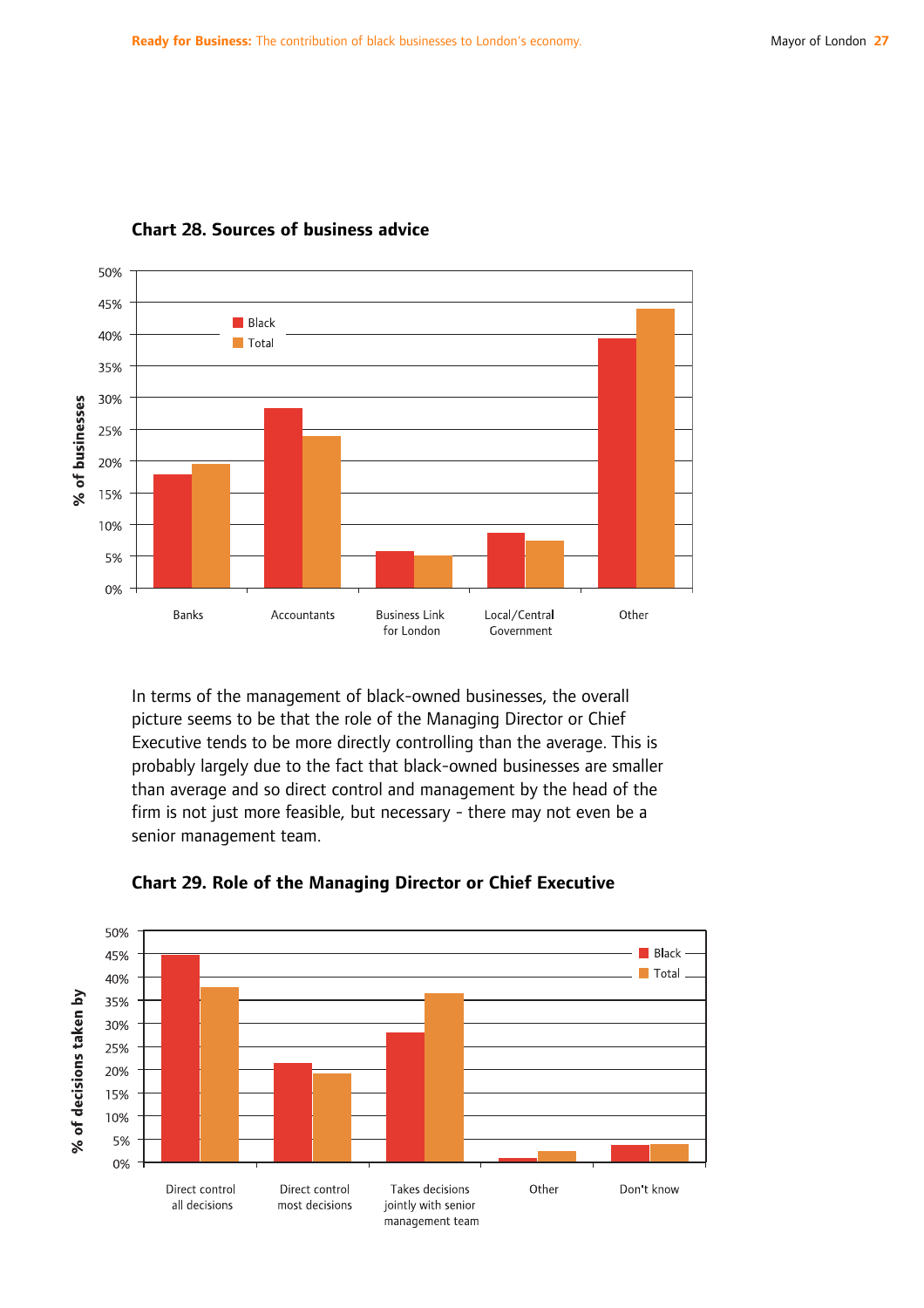Managers in black-owned businesses are somewhat less likely than average to have got their management experience on-the-job within the same organisation, but equally likely to have got their experience on-thejob in another organisation. Black-owned businesses are also more likely to have managers who have management qualifications (but the difference is slight).



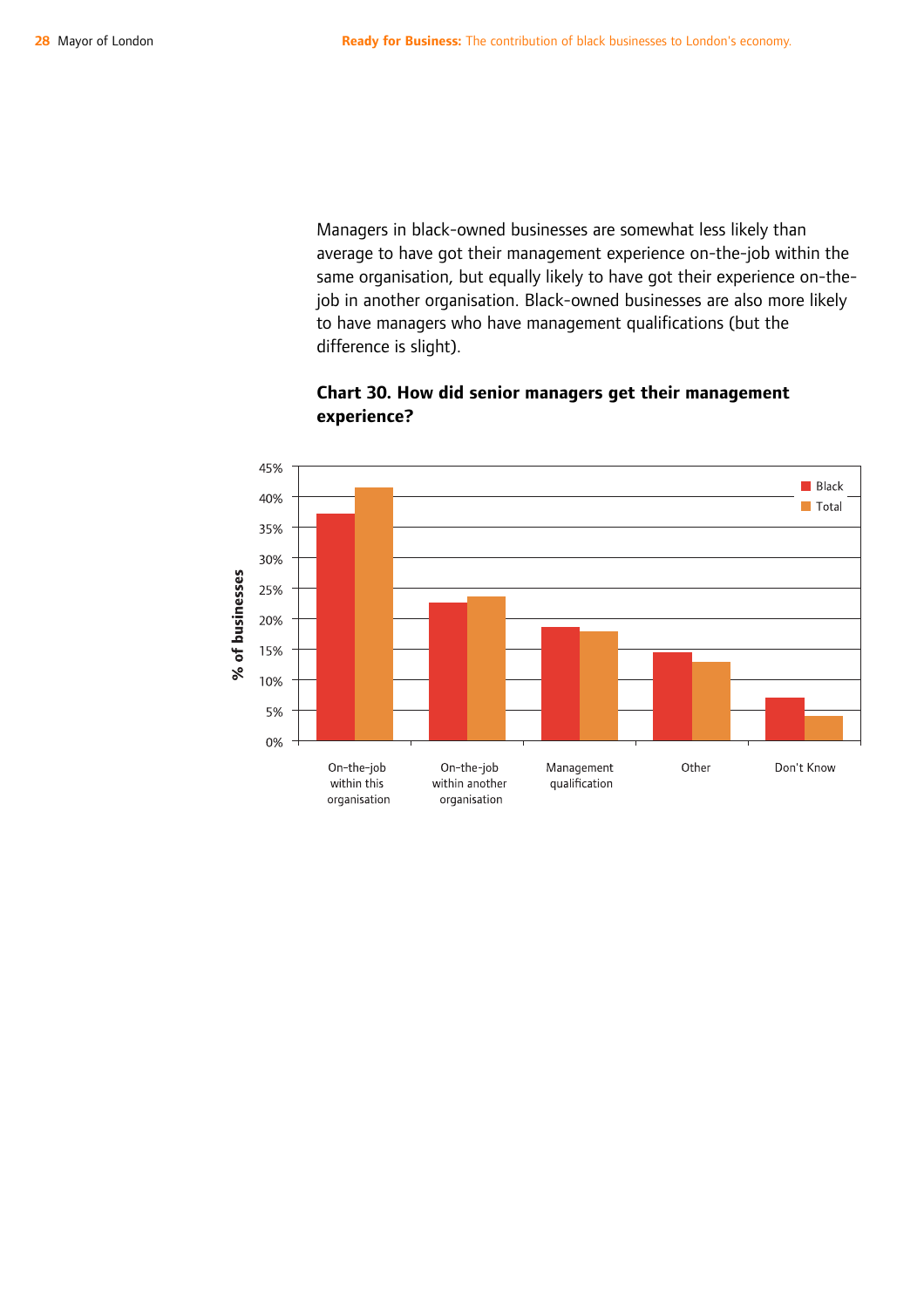## conclusion

Black-owned businesses, whether African or Caribbean, clearly provide a very valuable contribution to London's economy. Although their characteristics and needs are not yet well understood, it is clear that they are distinct from businesses in general in several respects. They are more likely to be smaller firms and so require the support that small firms normally require. Nonetheless, black businesses create around 70,000 jobs across London. From the limited information that this report has been able to draw on it is also clear that they cover many different sectors and so will be subject to the different market conditions, trends and pressures that these different sectors experience. But it is clear that ethnic minority businesses, including black-owned businesses, are no longer simply concentrated in one or two industries and do not serve only niche markets.

The report brings out some of the problems and challenges faced by black-owned businesses. Access to finance clearly remains difficult for many black-owned businesses. Black businesses could also strive to capitalise further on the growth within certain key sectors in London such as Business Services. The proportion of sales to other businesses is lower than average and this provides an opportunity for further growth. Nonetheless, the data was also full of positive messages about the strength and achievement of black-owned business. The higher than average number of black-owned businesses that have innovated by successfully introduced new products, services or business practices was striking. Another notable feature to emerge from the LDA/BL4L Business Survey was how resilient black-owned businesses have been to the recent economic slowdown. This all provides a solid foundation on which to build for future growth and success.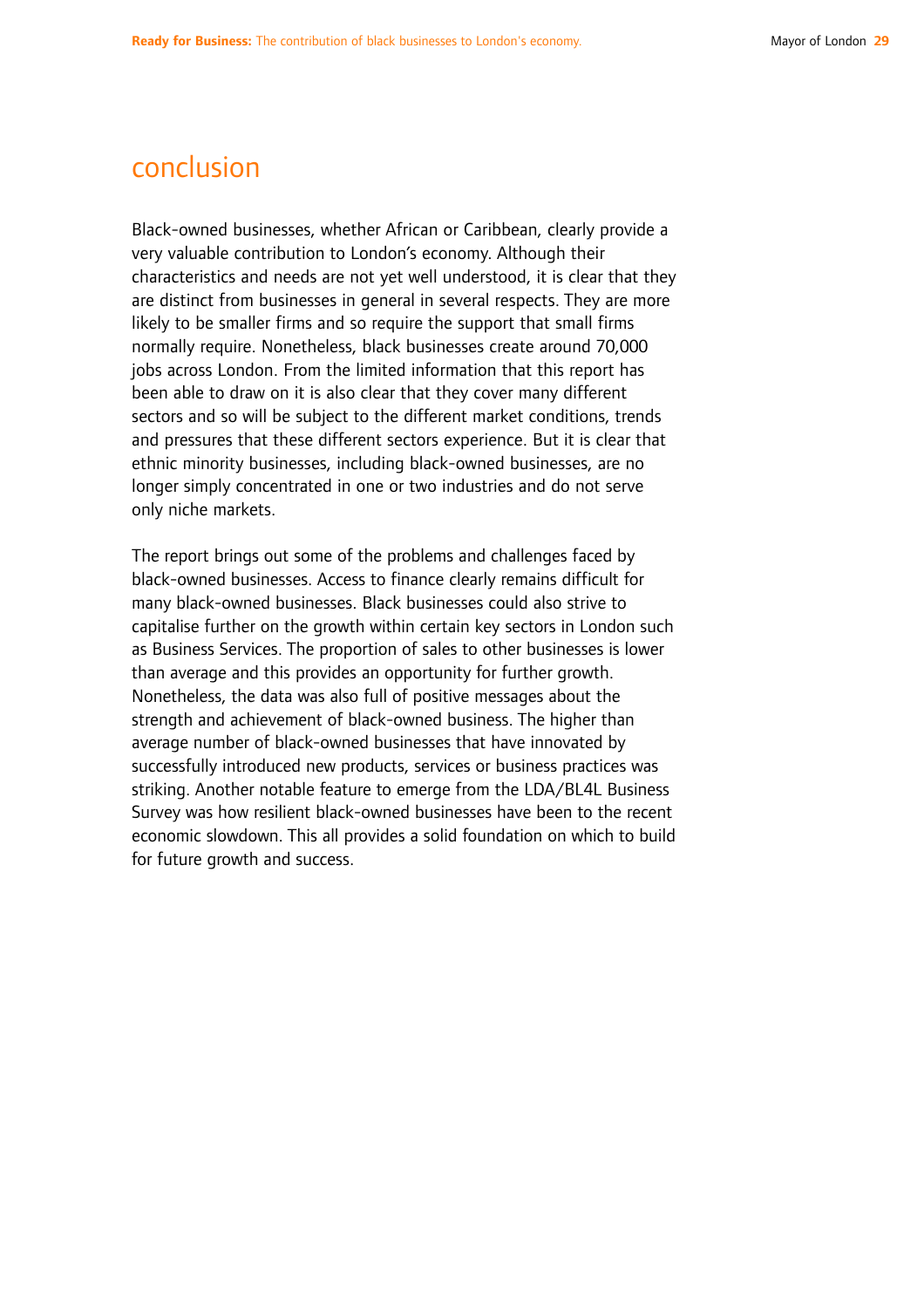## foot notes

- 1 The London Development Agency and Business Link 4 London's London Annual Business Survey 2003. The survey covered private sector businesses with 1 or more staff, i.e. it excluded the self-employed. The results were calibrated to accord with the ABI and the London Employers Survey (conducted by the London Skills Forecasting Unit of the Learning and Skills Council).
- 2 Bank of England (1999), The Financing of Ethnic Minority Firms in the UK
- 3 Barclays Bank (1997), Cultural Change and the Small Firm
- 4 Monder and Smallbone (2001) Ethnic Minority Enterprise: Policy in Practice, Small Business Service
- 5 Curran and Blackburn (1993), Enterprise and the High Street Bank, Small Business Research Centre, Kingston Business School, Kingston University
- 6 GLA (2002), Planning for London's Growth
- 7 ONS employment data and Experian GVA by industry estimates, 2002
- 8 Rutherford and Blackburn (2000), 'The diversity of ethnic minority small firms: issues for business support providers,' Paper presented at the 23rd ISBS National Small Firms Research and Policy Conference, Aberdeen
- 9 See e.g. Mirjam Schiffer and Beatrice Weder (August 2001), Firm Size and the Business Environment: Worldwide Survey Results, IFC Discussion Paper No. 43, The World Bank or Barber, J., J.S. Metcalfe and M. Porteous (1990), Barriers to Growth in Small Firms, Routledge, London.
- 10 See LDA (Forthcoming) Redefining BME Businesses, Ram and Smallbone (2001) Ethnic Minority Enterprise: Policy in Practice, Bank of England (1999), The Financing of Ethnic Minority Firms in the UK, British Bankers Association (2002), Ethnic Minority Business in the UK: Access to Finance and Business
- 11 British Bankers Association (2002), Ethnic Minority Business in the UK: Access to Finance and Business